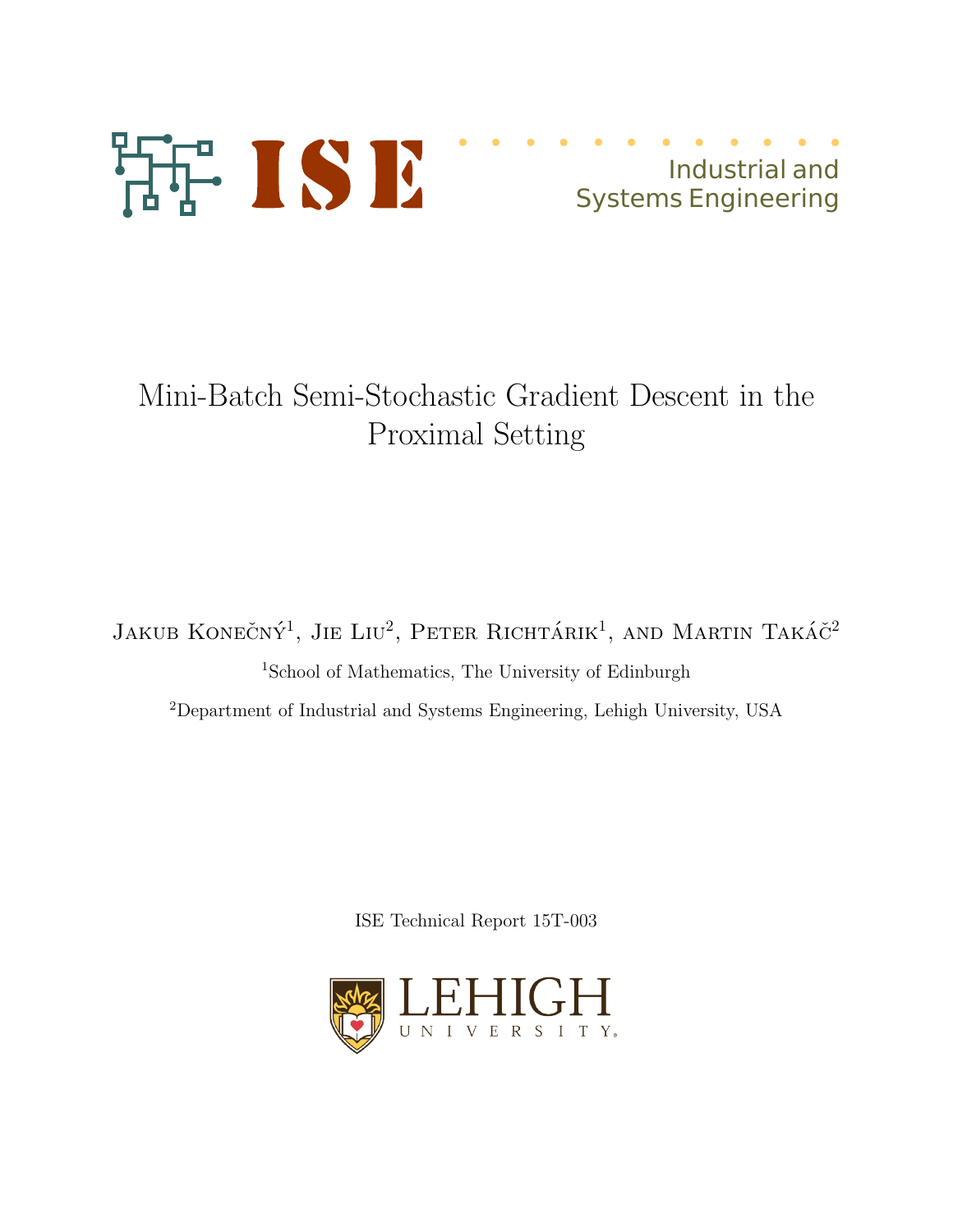# Mini-Batch Semi-Stochastic Gradient Descent in the Proximal Setting

Jakub Konečný, Jie Liu, Peter Richtárik, Martin Takáč

*Abstract*—We propose mS2GD: a method incorporating a mini-batching scheme for improving the theoretical complexity and practical performance of semi-stochastic gradient descent (S2GD). We consider the problem of minimizing a strongly convex function represented as the sum of an average of a large number of smooth convex functions, and a simple nonsmooth convex regularizer. Our method first performs a deterministic step (computation of the gradient of the objective function at the starting point), followed by a large number of stochastic steps. The process is repeated a few times with the last iterate becoming the new starting point. The novelty of our method is in introduction of mini-batching into the computation of stochastic steps. In each step, instead of choosing a single function, we sample b functions, compute their gradients, and compute the direction based on this. We analyze the complexity of the method and show that it benefits from two speedup effects. First, we prove that as long as  $b$  is below a certain threshold, we can reach any predefined accuracy with less overall work than without mini-batching. Second, our mini-batching scheme admits a simple parallel implementation, and hence is suitable for further acceleration by parallelization.

*Index Terms*—mini-batches, proximal methods, empirical risk minimization, semi-stochastic gradient descent, sparse data, stochastic gradient descent, variance reduction.

#### I. INTRODUCTION

THE problem we are interested in is to minimize a sum of two convex functions, of two convex functions,

$$
\min_{x \in \mathbb{R}^d} \{ P(x) := F(x) + R(x) \},\tag{1}
$$

where  $R$  is a separable, convex, possibly nonsmooth function and  $F$  is the average of a large number of smooth convex functions  $f_i$ , i.e.,

$$
F(x) = \frac{1}{n} \sum_{i=1}^{n} f_i(x).
$$
 (2)

We further make the following assumptions:

**Assumption 1.** The regularizer  $R$  :  $\mathbb{R}^d$   $\rightarrow$   $\mathbb{R} \cup \{+\infty\}$ is convex and closed. The functions  $f_i$  :  $\mathbb{R}^d$   $\rightarrow$   $\mathbb{R}$  are *differentiable and have Lipschitz continuous gradients with constant*  $L > 0$ *. That is,* 

$$
\|\nabla f_i(x) - \nabla f_i(y)\| \le L\|x - y\|,
$$

*for all*  $x, y \in \mathbb{R}^d$ , where  $\| \cdot \|$  *is L2 norm.* 

Jie Liu and Martin Takáč are with the Department of Industrial and Systems Engineering, Lehigh University, Bethlehem, PA 18015, USA.

Manuscript received April 15, 2015; revised —.

Hence, the gradient of  $F$  is also Lipschitz continuous with the same constant L.

**Assumption 2.** P is strongly convex with parameter  $\mu > 0$ ,  $i.e., \forall x, y \in \text{dom}(R)$ ,

$$
P(y) \ge P(x) + \xi^{T} (y - x) + \frac{\mu}{2} \|y - x\|^{2}, \ \ \forall \xi \in \partial P(x), \ (3)
$$

*where*  $\partial P(x)$  *is the subdifferential of* P *at* x.

Let  $\mu_F \geq 0$  and  $\mu_R \geq 0$  be the strong convexity parameters of  $F$  and  $R$ , respectively (we allow both of them to be equal to 0, so this is not an additional assumption). We assume that we have lower bounds available ( $\nu_F \in [0, \mu_F]$  and  $\nu_R \in [0, \mu_R]$ ).

#### *A. Our contributions*

In this work, we combine the variance reduction ideas for stochastic gradient methods with mini-batching. In particular, we develop and analyze he complexity of mS2GD (Algorithm  $1$ ) – a mini-batch proximal variant of S2GD [1]. We show that the method enjoys twofold benefit compared to previous methods. Apart from admitting a parallel implementation (and hence speedup in clocktime in an HPC environment), our results show that in order attain a specified accuracy  $\epsilon$ , our mini-batching scheme can get by with fewer gradient evaluations. This is formalized in Theorem 2, which predicts more than linear speedup up to some  $b$  — the size of the mini-batches. Another advantage, compared to [2], is that we do not need to average the  $t_k$  points x in each loop, but we instead simply continue from the last one (this is the approach employed in S2GD [1]).

#### *B. Related work*

There has been intensive interest and activity in solving problems of the structure (1) in the past years. One of the most practical methods for this problem is accelerated proximal gradient descent of Nesterov, with its most successful variant being FISTA [3]. However, this method is not very efficient in large-scale settings (big  $n$ ) as it needs to process all  $n$ functions in each iteration. Two classes of methods address this issue – randomized coordinate descent methods [4], [5], [6], [7], [8], [9], [10], [11], [12], [13] and stochastic gradient methods [14], [15], [16], [17], [18]. This paper is closely related to the works on stochastic gradient methods with a technique of explicit variance reduction of stochastic approximation of the gradient. In particular, our method is a mini-batch variant of S2GD [1]; the proximal setting was motivated by SVRG [19], [2]. Moreover, an accelerated version of proximal SVRG

Jakub Konečný and Peter Richtárik are with the School of Mathematics, University of Edinburgh, United Kingdom, EH9 3FD.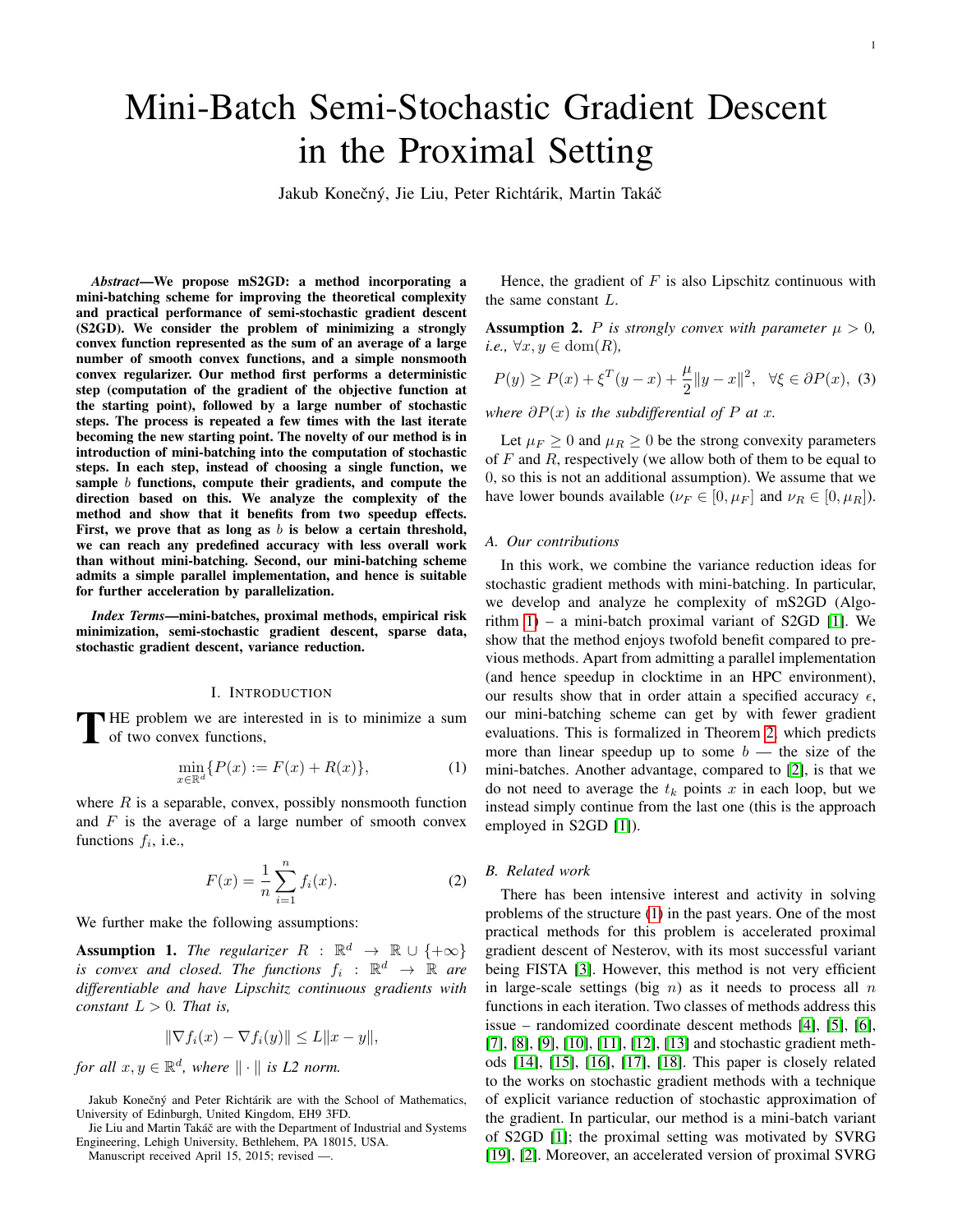with mini-batches has been proposed by Nitanda as Acc-Prox-SVRG [20]; however, the acceleration of Acc-Prox-SVRG depends largely on the mini-batch size.

A typical stochastic gradient descent (SGD) method will randomly sample  $i^{th}$  function and then update the variable x using  $\nabla f_i(x)$  — a stochastic estimate of  $\nabla F(x)$ . Important limitation of SGD is that it is inherently sequential. In order to enable parallelism, the idea of mini-batching—using estimating the gradient using multiple random  $i$  in each iteration—is often employed [21], [22], [23], [24], [18], [25].

### II. PROXIMAL ALGORITHMS

A popular *proximal gradient* approach to solving (1) is to form a sequence  $\{y_k\}$  via

$$
y_{t+1} = \arg \min_{x \in \mathbb{R}^d} \left[ U_k(x) \stackrel{\text{def}}{=} F(y_t) + \nabla F(y_t)^T (x - y_t) + \frac{1}{2h} ||x - y_t||^2 + R(x) \right].
$$

Note that in view of Assumption 1,  $U_t$  is an upper bound on P whenever  $h > 0$  is a stepsize parameter satisfying  $1/h > L$ . This procedure can be equivalently written using the *proximal operator* as follows:

where

$$
y_{t+1} = \text{prox}_{hR}(y_t - h\nabla F(y_t)),
$$

$$
\text{prox}_{R}(z) \stackrel{\text{def}}{=} \arg \min_{x \in \mathbb{R}^d} \{ \frac{1}{2} ||x - z||^2 + R(x) \}.
$$

In a large-scale setting it is more efficient to instead consider the *stochastic proximal gradient* approach, in which the proximal operator is applied to a stochastic gradient step:

$$
y_{t+1} = \text{prox}_{hR}(y_t - hG_t),\tag{4}
$$

where  $G_t$  is a stochastic estimate of the gradient  $\nabla f(y_t)$ . Of particular relevance to our work are the the SVRG [19], S2GD [1] and Prox-SVRG [2] methods where the stochastic estimate of  $\nabla F(y_t)$  is of the form

$$
G_t = \nabla F(x) + \frac{1}{n q_{i_t}} (\nabla f_{i_t}(y_t) - \nabla f_{i_t}(x)),
$$
 (5)

where  $x$  is an "old" reference point for which the gradient  $\nabla f(x)$  was already computed in the past, and  $i_t \in [n] \stackrel{\text{def}}{=}$  $\{1, 2, \ldots, n\}$  is a random index equal to i with probability  $q_i > 0$ . Notice that  $G_t$  is an unbiased estimate of the gradient of  $F$  at  $y_t$ :

$$
\mathbf{E}_{i}[G_{t}] \stackrel{(5)}{=} \nabla F(x) + \sum_{i=1}^{n} q_{i} \frac{1}{n q_{i}} (\nabla f_{i}(y_{t}) - \nabla f_{i}(x)) \stackrel{(2)}{=} \nabla F(y_{t}).
$$

Methods such as S2GD [1], SVRG [19] and Prox-SVRG [2] update the points  $y_t$  in an inner loop, and the reference point x in an outer loop indexed by  $k$ . With this new out iteration counter, we will have  $x_k$  instead of x,  $y_{k,t}$  instead of  $y_t$  and  $G_{k,t}$  instead of  $G_t$ . This is the notation we will use in the description of our algorithm in the next section. The outer loop ensures that the squared norm of  $G_{k,t}$  approaches zero as  $k, t \rightarrow \infty$  (it is easy to see that this is equivalent to saying that the stochastic estimate  $G_{k,t}$  has a diminishing variance), which ultimately leads to extremely fast convergence. Indeed, semi-stochastic methods enjoy the complexity bound  $O((n + \kappa) \log(1/\epsilon))$ , where  $\kappa = L/\mu$  is a condition number. This should be contrasted with proximal gradient descent, with complexity  $O(n\kappa \log(1/\epsilon))$  or FISTA, with complexity  $O(\sqrt{n\kappa} \log(1/\epsilon))$ . It is clear that semi-stochastic methods always beat gradient descent, and even outperform FISTA in specific regimes for  $\kappa$  and n. However, unlike FISTA, this is achieved *without* the use of momentum.

#### III. MINI-BATCH S2GD

We now describe the mS2GD method (Algorithm 1).

#### Algorithm 1 mS2GD

| 1: <b>Input:</b> m (max # of stochastic steps per epoch); $h > 0$                                  |
|----------------------------------------------------------------------------------------------------|
| (stepsize); $x_0 \in \mathbb{R}^d$ (starting point); mini-batch size $b \in$                       |
| n                                                                                                  |
| 2: for $k = 0, 1, 2, \ldots$ do                                                                    |
| Compute and store $g_k \leftarrow \nabla F(x_k) = \frac{1}{n} \sum_i \nabla f_i(x_k)$<br>3:        |
| Initialize the inner loop: $y_{k,0} \leftarrow x_k$<br>4:                                          |
| Let $t_k \leftarrow t \in \{1, 2, , m\}$<br>5:                                                     |
| with probability $q_t$ given by (6)                                                                |
| for $t=0$ to $t_k-1$ do<br>6:                                                                      |
| Choose mini-batch $A_{kt} \subset [n]$ of size b,<br>7:                                            |
| uniformly at random                                                                                |
| Compute a stochastic estimate of $\nabla F(y_{k,t})$ :<br>8:                                       |
| $G_{k,t} \leftarrow g_k + \frac{1}{b} \sum_{i \in A_{kt}} (\nabla f_i(y_{k,t}) - \nabla f_i(x_k))$ |
| $y_{k,t+1} \leftarrow \text{prox}_{hR}(y_{k,t} - hG_{k,t})$<br>9:                                  |
| end for<br>10:                                                                                     |
| 11:<br>Set $x_{k+1} \leftarrow y_{k,t_k}$                                                          |
| 12: end for                                                                                        |

The algorithm includes an outer loop, indexed by epoch counter  $k$ , and an inner loop, indexed by  $t$ . Each epoch is started by computing  $g_k$ , which is the (full) gradient of F at  $x_k$ . It then immediately proceeds to the inner loop. The inner loop is run for  $t_k$  iterations, where  $t_k$  is chosen randomly by setting  $t_k = t \in \{1, 2, \ldots, m\}$  with probability  $q_t$ , where

$$
q_t \stackrel{\text{def}}{=} \frac{1}{\gamma} \left( \frac{1 - h\nu_F}{1 + h\nu_R} \right)^{m-t}, \quad \text{where} \quad \gamma \stackrel{\text{def}}{=} \sum_{t=1}^m \left( \frac{1 - h\nu_F}{1 + h\nu_R} \right)^{m-t}.
$$
\n
$$
(6)
$$

Subsequently, we run  $t_k$  iterations in the inner loop — the main step of our method (Step 8). Each new iterate is given by the proximal update (4), however with the stochastic estimate of the gradient  $G_{k,t}$  in (5), which is formed by using a *minibatch* of examples  $A_{kt} \subset [n]$  of size  $|A_{kt}| = b$ . Each inner iteration takes 2b *component gradient evaluations*1 .

#### IV. COMPLEXITY RESULT

In this section, we state our main complexity result and comment on how to optimally choose the parameters of the method.

<sup>&</sup>lt;sup>1</sup>It is possible to finish each iteration with only  $b$  evaluations for component gradients, namely  $\{\nabla f_i(y_{k,t})\}_{i\in A_{kt}}$ , at the cost of having to store  $\{\nabla f_i(x_k)\}_{i\in[n]}$ , which is exactly the way that SAG [26] works. This speeds up the algorithm; nevertheless, it is impractical for big  $n$ .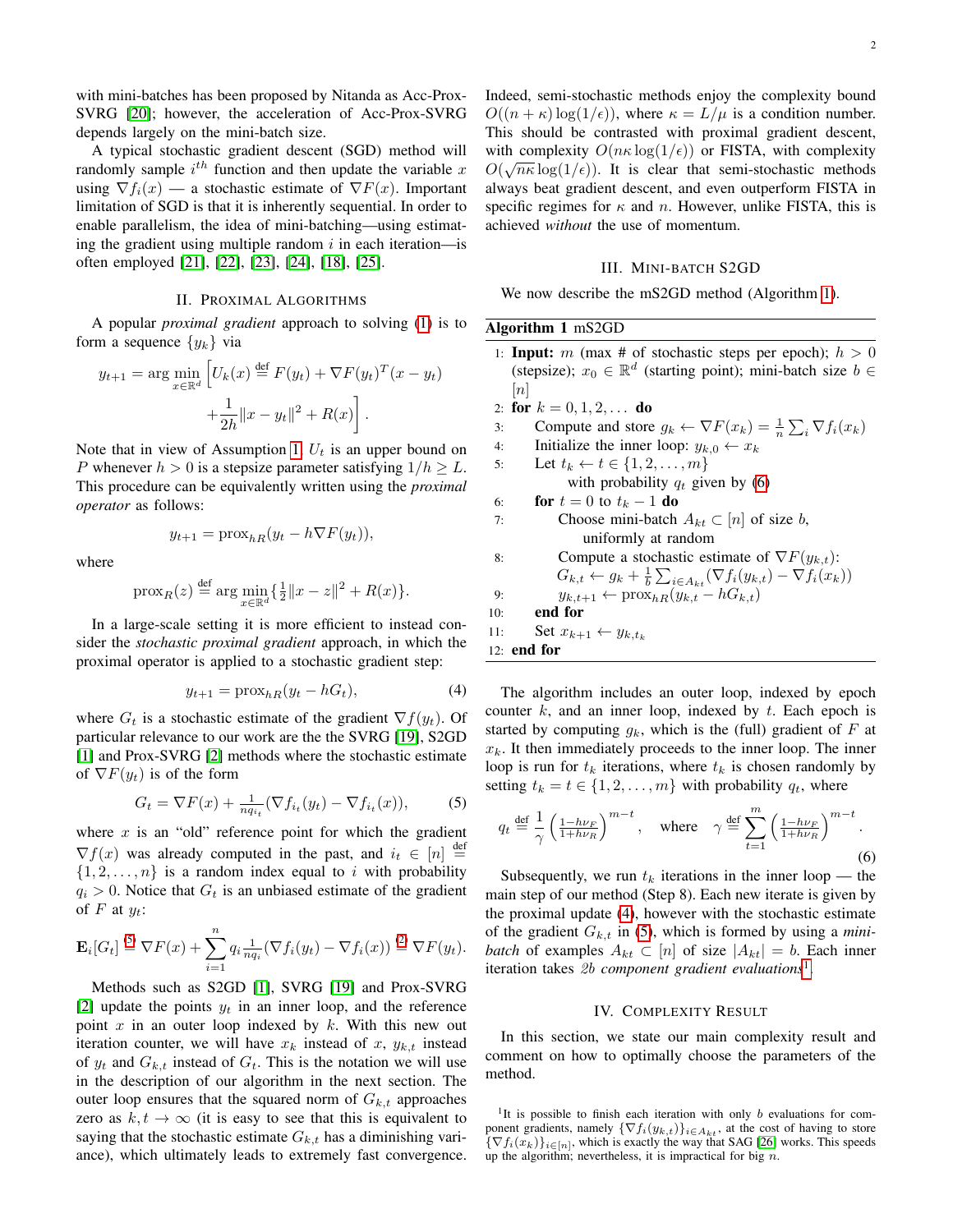**Theorem 1.** Let Assumptions 1 and 2 be satisfied and let  $x_* \stackrel{\text{def}}{=}$ arg  $\min_x P(x)$ *. In addition, assume that the stepsize satisfies*  $0 < h \le \min \left\{ \frac{1 - h\nu_{F}}{1 + h\nu_{R}} \frac{1}{4L\alpha(b)}, \frac{1}{L} \right\}$  and that m is sufficiently *large so that*

$$
\rho \stackrel{\text{def}}{=} \frac{\left(\frac{1-h\nu_F}{1+h\nu_R}\right)^m \frac{1}{\mu} + \frac{4h^2 L\alpha(b)}{1+h\nu_R} \left(\gamma + \left(\frac{1-h\nu_F}{1+h\nu_R}\right)^{m-1}\right)}{\gamma h \left\{\frac{1}{1+h\nu_R} - \frac{4hL\alpha(b)}{1-h\nu_F}\right\}} < 1,\tag{7}
$$

*where*  $\alpha(b) = \frac{n-b}{b(n-1)}$ *. Then mS2GD has linear convergence in expectation:*

$$
\mathbf{E}(P(x_k) - P(x_*)) \le \rho^k(P(x_0) - P(x_*)).
$$

**Remark 1.** *If we consider the special case*  $\nu_F = 0$ ,  $\nu_B = 0$ *(i.e., the case that we do not have any good estimate for*  $\mu_F$ *and*  $\mu_B$ *), we obtain* 

$$
\rho = \frac{1}{mh\mu(1 - 4hL\alpha(b))} + \frac{4hL\alpha(b)(m+1)}{m(1 - 4hL\alpha(b))}.
$$
 (8)

*In the special case when*  $b = 1$  *we get*  $\alpha(b) = 1$ *, and the rate given by* (8) *exactly recovers the rate achieved by Prox-SVRG* [2] (in the case when the Lipschitz constants of  $\nabla f_i$ *are all equal).*

The rest of this section focuses on post-analysis of the above result. In particular, we show what the optimal choice of parameters is, and how it translates to the overall complexity result.

#### *A. Mini-batch Speedup*

To explore the speedup from applying mini-batch strategy, we need to fix some parameters to avoid too many parameters in the complexity result (Theorem 1). For simplicity, we are using  $\nu_F = 0$  and  $\nu_R = 0$  in (7) so that we can analyze (8), in which case we can still analyze a strongly convex problem even without any explicit knowledge of its modulus.

Moreover, due to the fact that mini-batching is only employed in inner loops, it would be reasonable for us to fix the target decrease  $\rho$  for each epoch. Consequently, to achieve  $\epsilon$ -accuracy, which should guarantee

$$
\mathbf{E}[P(x_k) - P(x_*)] \le \epsilon [P(x_0) - P(x_*)],\tag{9}
$$

the number of epochs should be at least  $\lceil \log(1/\epsilon) \rceil$ .

Now let us focus only on inner loops and fix target decrease as  $\rho_*$  in a single epoch. For any  $1 \leq b \leq n$ , define  $(h^b_*, m^b_*)$ to be the optimal pair in the sense that the stepsize  $h = h^b_*$ minimizes the computational effort  $-m$  is minimized subject to  $\rho \leq \rho_*$  with  $\rho$  defined in (8). Under these definitions,  $b = 1$  recovers the optimal choice of parameters without minibatching. If  $m_*^b < m_*^1/b$  for some  $b > 1$ , then mini-batching can help us reach the target decrease  $\rho_*$  with fewer component gradient evaluations.

The following theorem presents the formulas of  $h^b_*$  and  $m_*^b$ . Equation (10) suggests that as long as the condition  $\tilde{h}^b \leq \frac{1}{L}$  holds,  $m_*^b$  is decreasing at a rate roughly faster than  $1/b$ . Hence, we can attain the same decrease with less work, compared to the case when  $b = 1$ .

**Theorem 2.** *Fix target decrease*  $\rho = \rho_*$ *, where*  $\rho$  *is given by* (8) and  $\rho_* \in (0,1)$ *. If we consider the mini-batch size b to be fixed and define the following quantity,*

$$
\tilde{h}^b \stackrel{\text{def}}{=} \sqrt{\left(\frac{1+\rho}{\rho\mu}\right)^2 + \frac{1}{4\mu\alpha(b)L}} - \frac{1+\rho}{\rho\mu},
$$

*then the choice of stepsize*  $h^b_*$  and size of inner loops  $m^b_*,$ *which minimizes the work done — the number of gradients evaluated — while having*  $\rho \leq \rho_*$ *, is given by the following statements.*

If 
$$
\tilde{h}^b \leq \frac{1}{L}
$$
, then  $h^b_* = \tilde{h}^b$  and

$$
m_*^b = \frac{2\kappa}{\rho} \left\{ \left( 1 + \frac{1}{\rho} \right) 4\alpha(b) + \sqrt{\frac{4\alpha(b)}{\kappa} + \left( 1 + \frac{1}{\rho} \right)^2 \left[ 4\alpha(b) \right]^2} \right\},\tag{10}
$$

where  $\kappa \stackrel{\text{def}}{=} \frac{L}{\mu}$  is the condition number; otherwise,  $h^b_* = \frac{1}{L}$ *and*

$$
m_*^b = \frac{\kappa + 4\alpha(b)}{\rho - 4\alpha(b)(1+\rho)}.\tag{11}
$$

#### *B. Convergence Rate*

In this section we provide a practical bound on number of component gradient evaluations  $\nabla f_i(x)$  needed to achieve a predefined  $\epsilon$ -accuracy in k iterations (9). In particular, we show that the efficient speedup from mini-batching is obtainable only for b roughly up to 29.

We set the number of outer iterations to be  $k = \lfloor \log(1/\epsilon) \rfloor$ . Fix the target decrease in Theorem 2 to satisfy  $\rho \leq \epsilon^{1/k}$ , which gives the corresponding optimal choice of parameters  $h<sup>b</sup>$  and  $m<sup>b</sup>$ , then this yields the total complexity of

$$
\mathcal{O}\left((n+bm^b)\log(1/\epsilon)\right)
$$

gradient evaluaitons to get (9).

From Theorem 2, the following equivalence holds,

$$
\tilde{h}^b < \frac{1}{L} \quad \iff \quad b < b_0 \stackrel{\text{def}}{=} \frac{8\rho n\kappa + 8n\kappa + 4\rho n}{\rho n\kappa + (7\rho + 8)\kappa + 4\rho}.
$$

Hence, it follows that if  $b < [b_0]$ , then  $h^b = \tilde{h}^b$  and  $m^b$  is defined in (10); otherwise,  $h^b = \frac{1}{L}$  and  $m^b$  is defined in (11). Obviously, with n large, we have  $b_0 \geq 8$ , which, together with the above two cases, is able to demonstrate a total complexity of

$$
\mathcal{O}\left((n+b\kappa)\log(1/\epsilon)\right).
$$

Denote e as the base of natural logarithm. By selecting  $b_0 =$  $\frac{8n\kappa+8en\kappa+4n}{n\kappa+(7+8e)\kappa+4}$ , choosing mini-batch size  $b < [b_0]$ , and running the inner loop of mS2GD for

$$
m_b = \left[ 8e\alpha(b)\kappa \left( e + 1 + \sqrt{\frac{1}{4\alpha(b)\kappa} + (1+e)^2} \right) \right]
$$
 (12)

iterations with constant stepsize

$$
h^{b} = \sqrt{\left(\frac{1+e}{\mu}\right)^{2} + \frac{1}{4\mu\alpha(b)L}} - \frac{1+e}{\mu},
$$
 (13)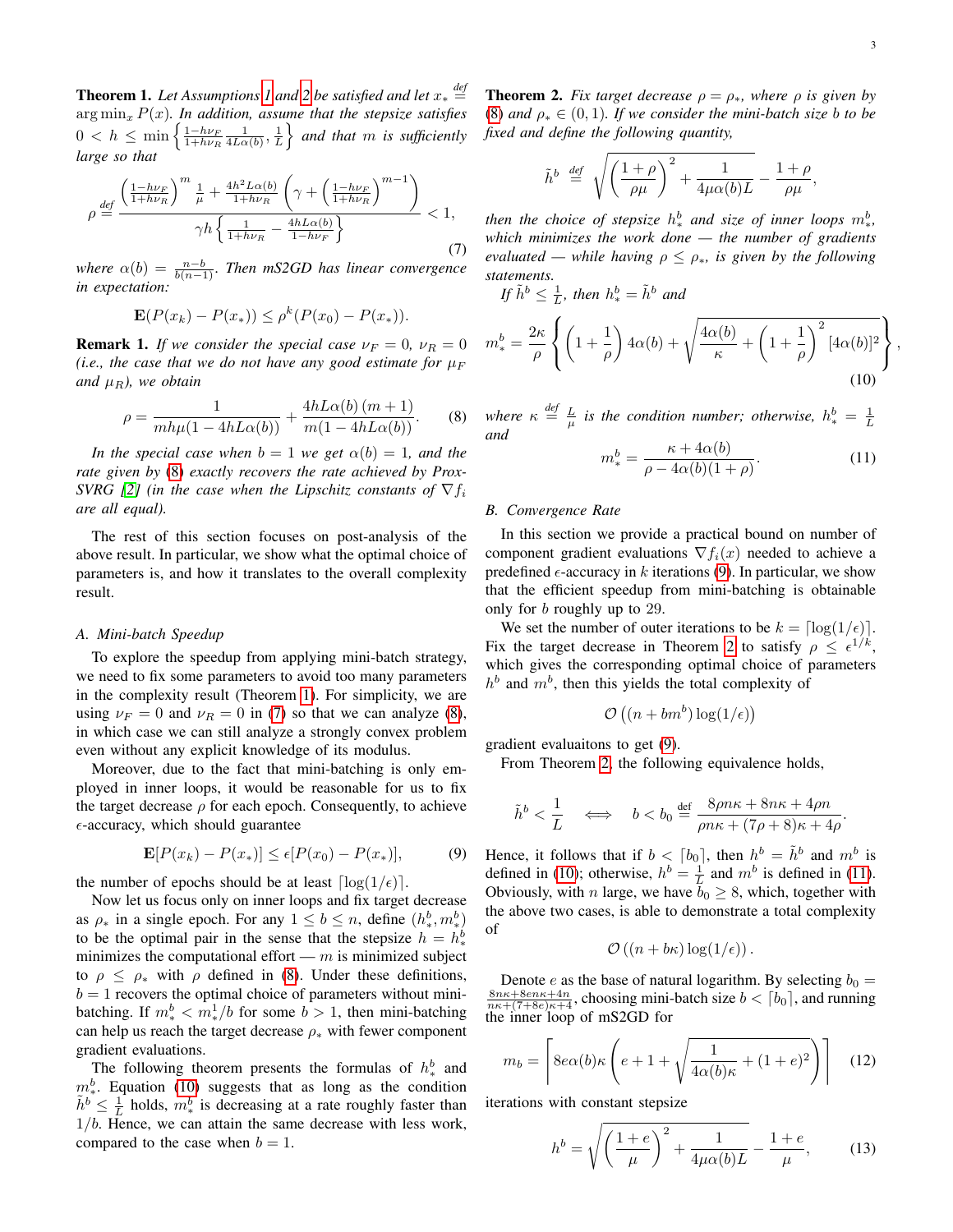we can achieve a convergence rate  $\rho \le e^{-1} < \epsilon^{1/k}$  with  $k =$  $\lceil \log(1/\epsilon) \rceil$ . Therefore, running mS2GD for k outer iterations achieves  $\epsilon$ -accuracy solution defined in (9). Moreover, the total complexity can be translated to

$$
\mathcal{O}\left((n+\kappa)\log(1/\epsilon)\right).
$$

This result shows that we can reach efficient speedup by mini-batching as long as the mini-batch size is smaller than some threshold  $b_0 = \frac{8(1+e)n\kappa+4n}{n\kappa+(7+8e)\kappa+4}$ . Since in general  $\kappa \gg$  $e, n \gg e$ , it can be concluded that

$$
b_0 \approx 8(e+1) \approx 29.75,
$$

which proves the following corollary.

Corollary 3. *By setting the number of outer iterations*

$$
k = \lceil \log(1/\epsilon) \rceil,
$$

*minibatch size to*  $1 \leq b \leq 29$ *, and h as in* (13) *and m as in* (12)*, the total complexity of mS2GD is*

$$
\mathcal{O}\left((n+\kappa)\log(1/\epsilon)\right).
$$

*The complexity is measured in terms of component gradient evaluations, with the goal to achieve target accuracy*  $\epsilon$  *in* (9).

#### *C. Comparison with Acc-Prox-SVRG*

One of the most related method, which applies mini-batch scheme to stochastic gradient variance-reduced methods, is the Acc-Prox-SVRG [20]. Acc-Prox-SVRG incorporates both mini-batch scheme and Nesterov's acceleration method [27], [28]; however, the author claims that when  $b < [b_0]$ , with the threshold  $b_0$  defined as  $\frac{8\sqrt{\kappa}n}{\sqrt{2}p(n-1)+8\sqrt{\kappa}}$ , the overall complexity is

$$
\mathcal{O}\left(\left(n+\frac{n-b}{n-1}\kappa\right)\log(1/\epsilon)\right);
$$

otherwise, it is

$$
\mathcal{O}\left(\left(n+b\sqrt{\kappa}\right)\log(1/\epsilon)\right).
$$

This suggests that acceleration will only be realized when the mini-batch size is large, while for small b, Acc-Prox-SVRG achieves the same overall complexity of

$$
\mathcal{O}\left(\left(n+\kappa\right)\log(1/\epsilon)\right)
$$

as mS2GD.

Taking a close look into the theoretical results given by Acc-Prox-SVRG and mS2GD, for each  $\epsilon \in (0,1)$ , we are numerically minimizing the total work done — total number of component gradient evaluations given by

$$
(n+2b\lceil m^{b}\rceil)\left\lceil \frac{\log(1/\epsilon)}{\log(1/\rho)}\right\rceil,
$$

over  $\rho \in (0, 1)$  and h, to compare their complexity.<sup>2</sup>

Fig. 1 illustrates situations for both ill-conditioned and wellconditioned data in theory. With a small mini-batch size b, mS2GD is advantageous over Acc-Prox-SVRG; however, for a large b, the situation reverses because of the acceleration in Acc-Prox-SVRG.<sup>3</sup> Plots with  $b = 64$  illustrate the cases where we cannot observe any differences in both methods.

### V. EXPERIMENTS

In this section we perform numerical experiments to illustrate the properties and performance of our algorithm. In Section V-A, we impose an efficient way to apply mS2GD algorithm to sparse datasets. In Section V-B, we introduce numerical characteristics of mS2GD. In the last section, we compare our mS2GD with some relevant algorithms.

Although our mS2GD in proximal setting applies to both the popular regularizers with L1 norm and L2 norm. We focus our experiments in Sections V-B and V-C on the problem with L2-regularizer, i.e.,

$$
P(x) = \frac{1}{n} \sum_{i=1}^{n} f_i(x) + \frac{\lambda}{2} ||x||^2,
$$
 (14)

and in Sections V-B and V-C, we conduct experiments on logistic regression for which we have

$$
f_i(x) = \log[1 + \exp(-b_i a_i^T x)]
$$
 (15)

in problem (14), with a set of training data points  $\{(a_i, b_i)\}_{i=1}^n$ , where  $a_i \in \mathbb{R}^d$  and  $b_i \in \{+1, -1\}$  for binary classification problems.

We performed experiments on four publicly available binary classification datasets, namely *rcv1, news20, covtype* 4 and *astro-ph* 5 . In Section V-B, we investigate speedup from mini-batches and parallelism in practice on the *rcv1* and *astro-ph* datasets. Section V-C, focuses on comparison of the performances of other relevant algorithms on all four datasets.

In the logistic regression problem, the Lipschitz constant of function  $f_i$  can be derived as  $L_i = ||a_i||^2/4$ . Our analysis assumes (Assumption 1) the same constant  $L$  for all functions. Hence, we get the constant as  $L = \max_{i \in [n]} L_i$ . We set the regularization parameter  $\lambda = \frac{1}{n}$  in our experiments, resulting in the problem having the condition number, evaluated as  $\frac{L}{\mu} = \mathcal{O}(n)$ , which is typically the most ill-conditioned problem considered in practice.

TABLE I gives a summary of the four datasets, including the sizes  $n$ , dimensions  $d$ , their sparsity as proportion of nonzero elements and Lipschitz constants L.

| Dataset  | n       |           | <b>Sparsity</b> |        |
|----------|---------|-----------|-----------------|--------|
| rcv I    | 20,242  | 47.236    | $0.1568\%$      | 0.2500 |
| news20   | 19.996  | 1,355,191 | 0.0336%         | 0.2500 |
| covtype  | 581,012 | 54        | 22.12.12%       | 1.9040 |
| astro-ph | 62.369  | 99.757    | $0.0767\%$      | 0.2500 |

TABLE I: Summary of datasets used for experiments.

<sup>5</sup>Available at [http://users.cecs.anu.edu.au/](http://users.cecs.anu.edu.au/~xzhang/data/)∼xzhang/data/.

 $2mb$ 's are the best choices of m claimed by Acc-Prox-SVRG and mS2GD, respectively; meanwhile, hs are within the safe upper bounds for Acc-Prox-SVRG and mS2GD, respectively.

<sup>&</sup>lt;sup>3</sup>We have experimented with different values for n, b and  $\kappa$ , and this result always holds.

<sup>4</sup> *rcv1, covtype* and *news20* are available at [http://www.csie.ntu.edu.tw/](http://www.csie.ntu.edu.tw/~cjlin/libsvmtools/datasets/) ∼[cjlin/libsvmtools/datasets/.](http://www.csie.ntu.edu.tw/~cjlin/libsvmtools/datasets/)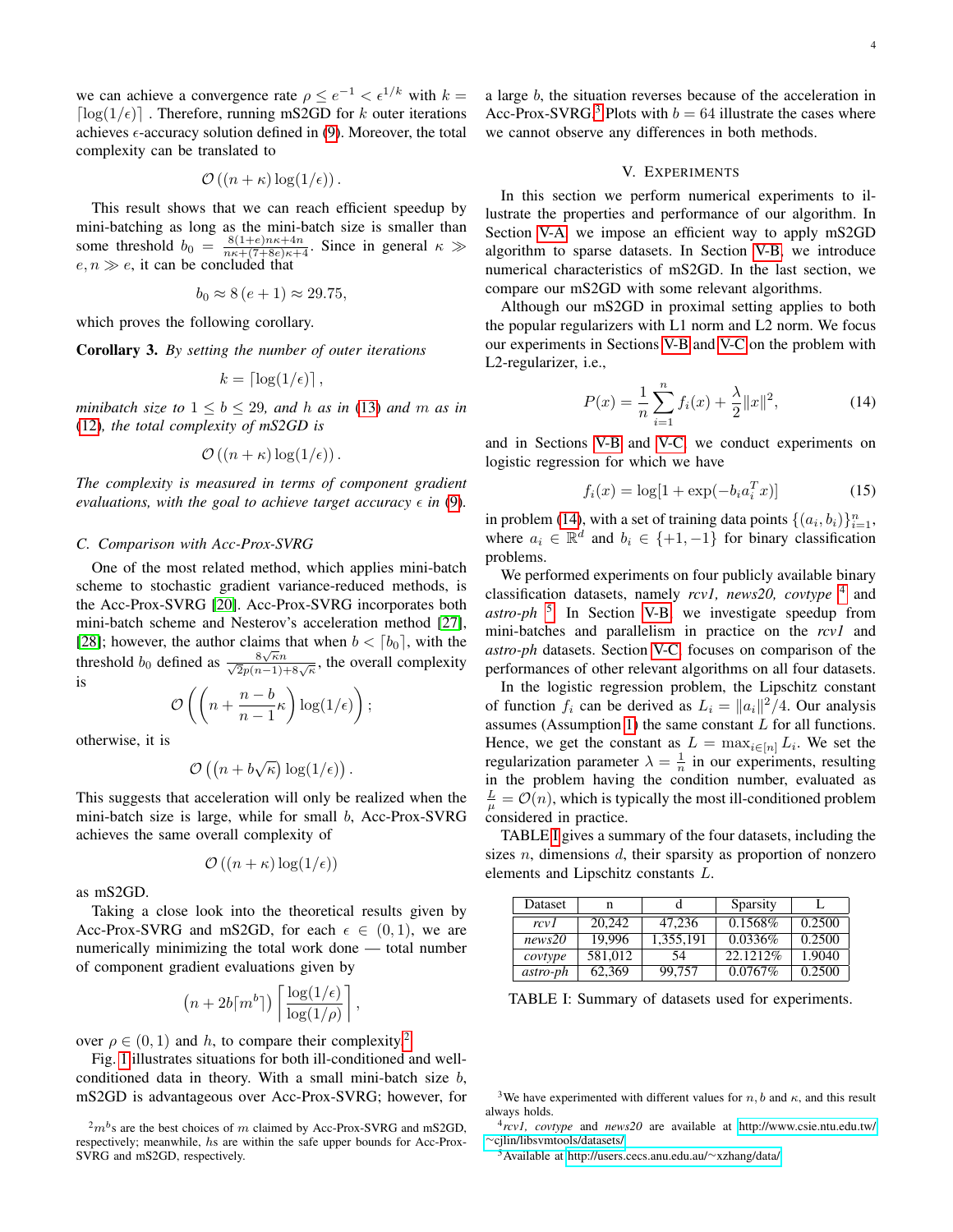

Fig. 1: Complexity of Acc-Prox-SVRG and mS2GD in terms of total work done:  $n = 10000; \kappa = \sqrt{n}$ (top row),  $n^2$ (bottom row).

### *A. Implementation for Data with Sparse Structure*

A natural question one might want to ask is whether the mS2GD can take advantage of sparse data. In the case of SGD, if the  $i^{th}$  data point depends only on few coordinates, say  $\omega$ , computing the gradient of the  $i^{th}$  function can cost  $^6$  $\mathcal{O}(\omega)$  operations, and the resulting gradient will have just  $\omega$ nonzero elements. Thus, updating the test point will require  $\mathcal{O}(\omega)$  operations.

This is not the case for mS2GD, since the full gradient in the update (5) is, in general, fully dense even for sparse data. However, taking in to account that we do not need all coordinates to compute the stochastic estimate of the gradient due to sparse data, we can adapt the algorithm, to make update in respective coordinates only before they are needed to evaluate a stochastic gradient, which induces our application of proximal "lazy" updates into Algorithm 1. For example, in Algorithm 1, for inner iteration  $t$  at epoch  $k$ , we would only update  $G_{k,t}$  with coordinates in  $A_{kt}$  for the full gradient  $g_k$ .

In order to illustrate our mS2GD algorithm with sparse data in Algorithm 2, we define the "lazy" update operator as "prox<sup>*l*</sup>[.]", which is a lazy update for the  $i^{th}$  coordinate. This operator is able to fulfill the cases for both L1 and L2 regularizers, and details about this operator will be explained after introducing the algorithm.

In Algorithm 2, we assume the functions  $f_i$  have the form

$$
f_i(x) = \phi(a_i^T x)
$$

for all  $i = 1, \ldots, n$ , which covers the cases of linear and logistic regression. We denote the  $s^{th}$  coordinate of a vector y by  $(y)_s$ .

<sup>6</sup>For example, this is the case for linear/logistic regression.

# Algorithm 2 mS2GD in proximal setting, using "lazy" updates

- 1: **Input:** m (max # of stochastic steps per epoch);  $h > 0$ (stepsize);  $x_0 \in \mathbb{R}^d$  (starting point); mini-batch size  $b \in$  $[n]$ .
- 2: for  $k = 0, 1, 2, \ldots$  do 3: Compute and store  $g_k \leftarrow \nabla F(x_k) = \frac{1}{n} \sum_i \nabla f_i(x_k)$ 4: Initialize the inner loop:  $y_{k,0} \leftarrow x_k$ 5:  $\chi_j \leftarrow 0$  for  $j = 1, 2, \ldots, n$ 6: Let  $t_k \leftarrow t \in \{1, 2, ..., m\}$ with probability  $q_t$  given by (6) 7: **for**  $t = 0$  to  $t_k - 1$  **do** 8: Choose mini-batch  $A_{kt} \subset [n]$  of size b, . uniformly at random 9: **for**  $i \in A_{kt}$  **do** 10: **for**  $s \in \text{nnz}(a_i)$  **do** 11:  $(y_{k,t})_s \leftarrow \text{prox}^l[(y_{k,t})_s, (g_k)_s, t - \chi_s, \lambda, h]$ 12:  $\chi_s \leftarrow t$ 13: end for 14: end for 15:  $y_{k,t+1} \leftarrow y_{k,t} - \frac{h}{b} \sum_{i \in A_{kt}} (\nabla f_i(y_{k,t}) - \nabla f_i(x_k))$ 16: end for 17: **for**  $s = 1$  to  $d$  **do** 18:  $(y_{k,t})_s \leftarrow \text{prox}^l[(y_{k,t})_s, (g_k)_s, t_k - \chi_s, \lambda, h]$ 19: end for 20: Set  $x_{k+1} \leftarrow y_{k,t_k}$ 21: end for

This algorithm follows the scheme of Algorithm 1 while the only difference is the application of lazy updates for proximal operators. Problems with various regularizers can be performed with efficient updates by using "prox<sup>1</sup>" operator for sparse data. The most popular regularizers in machine learning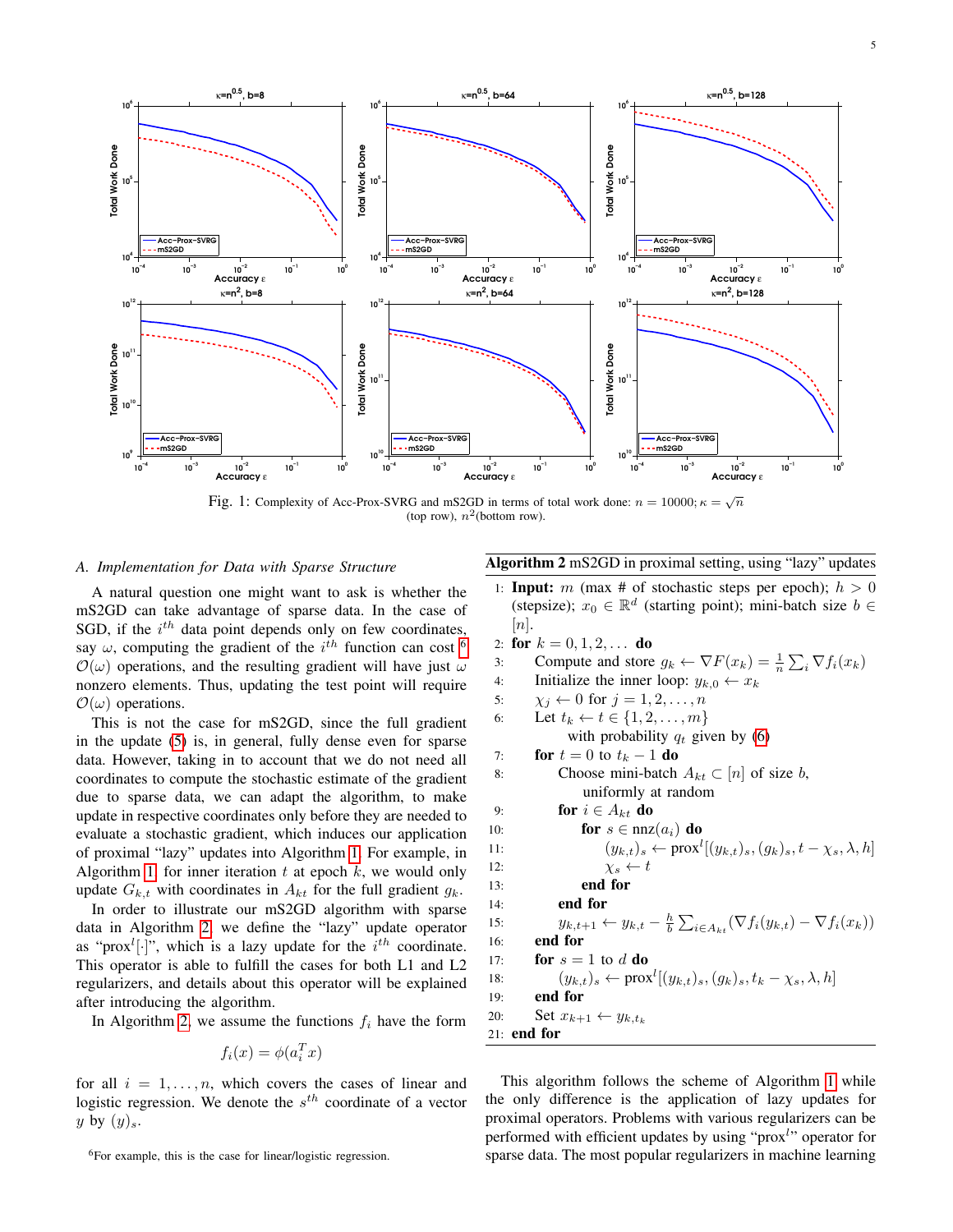research are L1 and L2 regularizers. The following lemmas include details about proximal lazy updates with L2 and L1 regularizers, respectively.

Lemma 1 (Proximal Lazy Updates with L2 Regularizer). *For the problem* (14)*, which has L2 regularizer in* (1)  $(\lambda \neq 0)$ , *our mS2GD algorithm can efficiently perform proximal lazy updates for sparse data by using the following operator in Algorithm 2.*

$$
proxl[(yk,t)s, (gk)s, \tau, \lambda, h] = \beta\tau(yk,t)s - \frac{h\beta}{1-\beta} [1 - \beta\tau](gk)s,
$$

where *s* corresponds to the  $s^{th}$  coordinate and  $\beta \stackrel{\text{def}}{=} 1/(1+\lambda h)$ *is predefined.*

Lemma 2 (Proximal Lazy Updates with L1 Regularizer). *Consider problem* (1) *with L1 regularizer*  $R(x) = ||x||_1$ . *Our mS2GD algorithm can efficiently update the iterates for sparse data by using the proximal lazy update operator in Algorithm 2. Define* M *and* m *as follows,*

$$
M = [\lambda + (g_k)_s]h, \qquad m = -[\lambda - (g_k)_s]h,
$$

*then the forms of the operator are distinct in the following three situations, according to the value of*  $(g_k)_s$ *.* 

*1) If*  $(g_k)_s \geq \lambda$ , then by letting  $p \stackrel{def}{=} \left\lceil \frac{(y_k)_s}{M} \right\rceil - 1$ , the operator *can be defined as*

$$
prox^{l}[(y_{k,t})_{s}, (g_{k})_{s}, \tau, \lambda, h]
$$
  
= 
$$
\begin{cases} (y_{k,t})_{s} - \tau M, & \text{if } p \geq \tau, \\ \min\{(y_{k,t})_{s}, m\} + (\max\{p, 0\} - \tau)m, & \text{if } p < \tau. \end{cases}
$$

*2) If*  $-\lambda < (g_k)_s < \lambda$ , then the operator can be defined as  $prox^l[(y_{k,t})_s, (g_k)_s, \tau, \lambda, h]$ 

$$
= \begin{cases} \max\{(y_{k,t})_s - \tau M, 0\}, & \text{if } (y_k)_s \ge 0, \\ \min\{(y_{k,t})_s - \tau m, 0\}, & \text{if } (y_k)_s < 0. \end{cases}
$$

*3) If*  $(g_k)_s \leq -\lambda$ , then by letting  $q \stackrel{def}{=} \left\lceil \frac{(y_{k,t})_s}{m} \right\rceil - 1$ , the *operator can be defined as*

$$
proxl[(yk,t)s, (gk)s, \tau, \lambda, h]
$$
  
= 
$$
\begin{cases} (yk,t)s - \tau m, & \text{if } q \ge \tau, \\ \max\{(yk,t)s, M\} + (\max\{q, 0\} - \tau)M, & \text{if } q < \tau. \end{cases}
$$

The proofs of Lemmas 1 and 2 are available in AP-PENDIX C.

# *B. Speedup of mS2GD*

With mini-batches, mS2GD can be accelerated in the benefit of simple parallelism. In Section IV-A, we have shown in theory that up to some threshold of mini-batch size, increasing mini-batch size does not hurt the performance of mS2GD.

Fig. 2 compares the best performances of mS2GD with different mini-batch sizes on datasets *rcv1* and *astro-ph*. Each effective pass is considered as  $n$  evaluations in component gradients and each full gradient evaluation counts as one effective pass. In both cases, by increasing the mini-batch size, mS2GD with  $b = 2, 4, 8$  are comparable or sometimes even better than S2GD  $(b = 1)$  without any parallelism.

Although for larger mini-batch sizes, mS2GD would be obviously worse, the results are still promising with parallelism. In Fig. 3, we show the ideal speedup by parallelism, which would be achievable if and only if we could always evaluate the  $b$  gradients efficiently in parallel  $<sup>7</sup>$ .</sup>

# *C. Comparison with Related Algorithms*

In this part, we implemented the following algorithms to conduct a comparison.

- 1) SGDcon: the proximal stochastic gradient descent method with the constant step-size which gave the best performance in hindsight.
- 2) SGD+: the proximal stochastic gradient descent with adaptive step-size  $h = h_0/(k+1)$ , where k is the number of effective passes and  $h_0$  is some initial constant stepsize. We used  $h_0$  which gave the best performance in hindsight.
- 3) FISTA: fast iterative shrinkage-thresholding algorithm proposed in [3]. This is considered as the full gradient descent method in our experiments.
- 4) SAG: a proximal version of the stochastic average gradient algorithm [26]. Instead of using  $h = 1/16L$ , which is analyzed in the reference, we used the constant step-size, which provided the best performance in practice, instead of using  $h = 1/16L$ , which is analyzed in the reference.
- 5) S2GD: semi-stochastic gradient descent method proposed in [1]. We applied proximal setting to the algorithm and used constant step-size, which gave the best performance in hindsight.
- 6) mS2GD: the mS2GD algorithm with mini-batch size  $b = 8$ . Although a safe step-size is given in our theoretical analyses in Theorem 1, we ignored the bound, experimented with various step-sizes and used the constant step-size that gave the best performance.

Fig. 4 demonstrates superiority of mS2GD over state-ofthe-art algorithms on the four datasets. For mS2GD, the best choices of parameters with  $b = 8$  are given in TABLE II.

| Parameter | rcv I | news20       | covtype | astro-ph |
|-----------|-------|--------------|---------|----------|
| m         | 0.11n | 0.10n        | 0.07n   | 0.08n    |
|           | 5.5/L | $6/\text{L}$ | 350/L   | 6.5/L    |

TABLE II: Best choices of parameters in mS2GD.

# VI. CONCLUSION

In this paper, we have proposed a mini-batch proximal algorithm, with variance reduction technique on stochastic gradients, for minimizing a strongly convex composite function, which is the sum of a smooth convex function and a possibly nonsmooth regularizer. This kind of unconstrained optimization problems arise in inverse problems in signal processing

 $7$ In practice, it is impossible to ensure that the times of evaluating different component gradients are the same.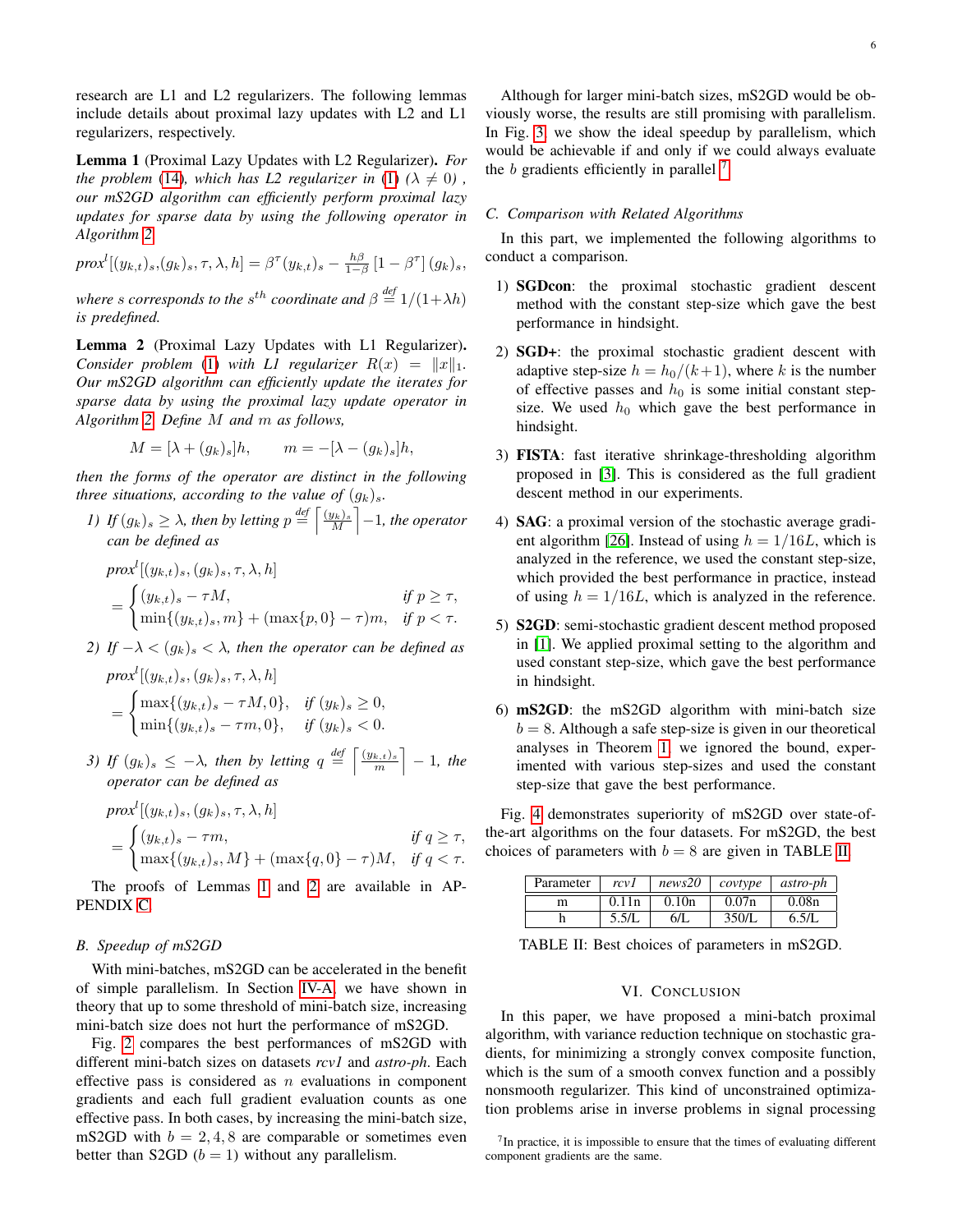

Fig. 2: Comparison of mS2GD with different mini-batch sizes on *rcv1* (left) and *astro-ph* (right).



Fig. 3: Speedup from parallelism for *rcv1* (left) and *astro-ph* (right) in theory (unachievable in practice).

and statistics. Our mS2GD algorithm enjoys speedup from both mini-batch and variance reduction of stochastic gradients, where the former admits a simple parallelism. Comparisons to state-of-the-art algorithms suggest mS2GD, with a small minibatch size, is competitive in theory and faster in practice even without parallelism. Possible implementation in parallel and adaptiveness for sparse data imply its potential in industry.

# APPENDIX A TECHNICAL RESULTS

Lemma 3 (Lemma 2 in [2]). *Let* R *be a closed convex function on*  $\mathbb{R}^d$  *and*  $x, y \in \text{dom}(R)$ *, then* 

$$
||
$$
prox<sub>R</sub> $(x)$  – prox<sub>R</sub> $(y)|| \le ||x - y||.$ 

Note that the above contractiveness of proximal operator is a standard result in optimization literature.

**Lemma 4.** Let 
$$
\{\xi_i\}_{i=1}^n
$$
 is a collection of vectors in  $\mathbb{R}^d$  and  $\mu \stackrel{\text{def}}{=} \frac{1}{n} \sum_{i=1}^n \xi_i \in \mathbb{R}^d$ . Let  $\hat{S}$  be a  $\tau$ -nice sampling. Then

$$
\mathbf{E}\left[\left\|\frac{1}{\tau}\sum_{i\in\hat{S}}\xi_i-\mu\right\|^2\right]=\frac{1}{n\tau}\frac{n-\tau}{(n-1)}\sum_{i=1}^n\|\xi_i\|^2.
$$
 (16)

Following from the proof of Corollary 3 in [2], by applying Lemma 4 with  $\xi_i := \nabla f_i(y_{k,t}) - \nabla f_i(x_k)$ , we have the bound for variance as follows.

Theorem 4 (Bounding Variance). *Considering the definition of*  $G_{k,t}$  *in Algorithm 1, conditioned on*  $y_{k,t}$ *, we have*  $\mathbf{E}[G_{k,t}] =$  $\nabla F(y_{k,t})$  *and the variance satisfies,* 

$$
\mathbf{E} \left[ \|G_{k,t} - \nabla F(y_{k,t})\|^2 \right] \le \frac{n-b}{b(n-1)} 4L(P(y_{k,t}) - P(x_*) + P(x_k) - P(x_*)). \tag{17}
$$

# APPENDIX B PROOFS

*A. Proof of Lemma 4*

Note that

$$
\eta \stackrel{\text{def}}{=} \mathbf{E} \left[ \|\frac{1}{\tau} \sum_{i \in \hat{S}} \xi_i - \mu\|^2 \right] = \mathbf{E} \left[ \frac{1}{\tau^2} \|\sum_{i \in \hat{S}} \xi_i\|^2 \right] - \|\mu\|^2
$$

$$
= \frac{1}{\tau^2} \mathbf{E} \left[ \sum_{i \in \hat{S}} \sum_{j \in \hat{S}} \xi_i^T \xi_j \right] - \|\mu\|^2.
$$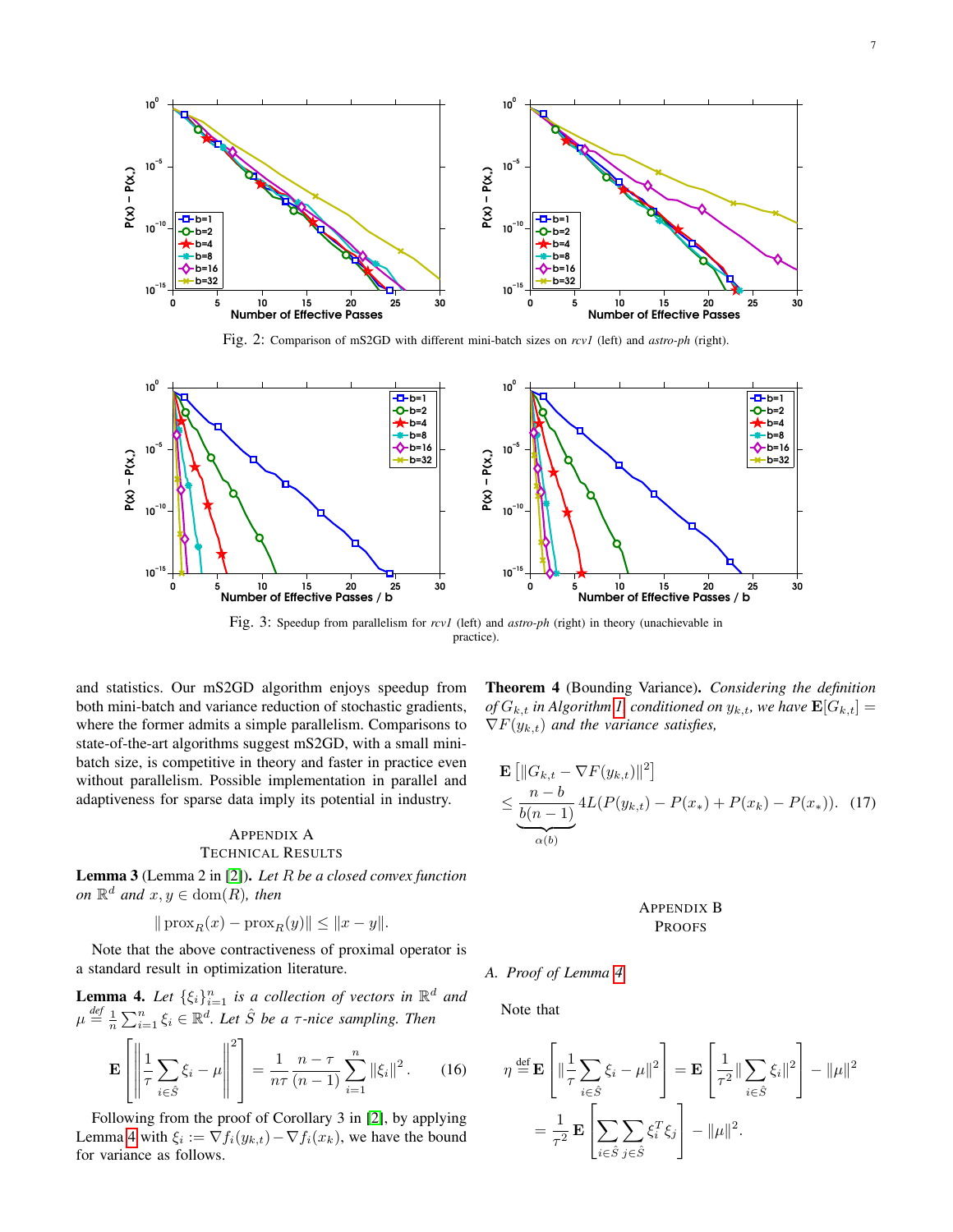

Fig. 4: Comparison of different algorithms on four datasets: *rcv1* (top left), *news20* (top right), *covtype* (bottom left) and  $astro\text{-}ph$  (bottom right);  $b = 8$  in mS2GD.

If we let  $C \stackrel{\text{def}}{=} \frac{1}{n^2} \left( \sum_{i,j} \xi_i^T \xi_j \right)$ , we can thus write:

$$
\eta = \frac{1}{\tau^2} \left( \frac{\tau(\tau-1)}{n(n-1)} \sum_{i \neq j} \xi_i^T \xi_j + \frac{\tau}{n} \sum_{i=1}^n \xi_i^T \xi_i \right) - C
$$
  
\n
$$
= \frac{1}{\tau^2} \left( \frac{\tau(\tau-1)}{n(n-1)} \sum_{i,j} \xi_i^T \xi_j + \left( \frac{\tau}{n} - \frac{\tau(\tau-1)}{n(n-1)} \right) \sum_{i=1}^n \xi_i^T \xi_i \right) - C
$$
  
\n
$$
= \frac{1}{n\tau} \left[ - \left( -\frac{(\tau-1)}{(n-1)} + \frac{\tau}{n} \right) \sum_{i,j} \xi_i^T \xi_j + \frac{n-\tau}{n-1} \sum_{i=1}^n \xi_i^T \xi_i \right]
$$
  
\n
$$
= \frac{1}{n\tau} \frac{n-\tau}{(n-1)} \left[ \sum_{i=1}^n \xi_i^T \xi_i - \frac{1}{n} \sum_{i,j} \xi_i^T \xi_j \right] \le \frac{n-\tau}{\tau(n-1)} \frac{1}{n} \sum_{i=1}^n ||\xi_i||^2,
$$

where in the last step we have used the bound

$$
\frac{1}{n} \sum_{i,j} \xi_i^T \xi_j = n \left\| \sum_{i=1}^n \frac{1}{n} \xi_i \right\|^2 \ge 0.
$$

# *B. Proof of Theorem 1*

The proof is following the steps in [2]. For convenience, let us define the stochastic gradient mapping

$$
d_{k,t} = \frac{1}{h}(y_{k,t} - y_{k,t+1}) = \frac{1}{h}(y_{k,t} - \text{prox}_{hR}(y_{k,t} - hG_{k,t})),
$$

then the iterate update can be written as

$$
y_{k,t+1} = y_{k,t} - h d_{k,t}.
$$

Let us estimate the change of  $||y_{k,t+1} - x_*||$ . It holds that

$$
||y_{k,t+1} - x_*||^2 = ||y_{k,t} - h d_{k,t} - x_*||^2
$$
  
=  $||y_{k,t} - x_*||^2 - 2h d_{k,t}^T (y_{k,t-1} - x_*) + h^2 ||d_{k,t}||^2$ . (18)

Apply Lemma 3 in [2] with  $x = y_{k,t}, v = G_{k,t}, x^+ =$  $y_{k,t+1}, g = d_{k,t}, y = x_* \text{ and } \Delta = \Delta_{k,t} = G_{k,t} - \nabla F(y_{k,t}),$ we have

$$
-d_{k,t}^T(y_{k,t} - x_*) + \frac{h}{2} ||d_{k,t}||^2 \le P(x_*) - P(y_{k,t+1})
$$
  

$$
- \frac{\mu_F}{2} ||y_{k,t} - x_*||^2 - \frac{\mu_R}{2} ||y_{k,t+1} - x_*||^2
$$
  

$$
- \Delta_{k,t}^T(y_{k,t+1} - x_*).
$$
 (19)

Therefore,

$$
||y_{k,t+1} - x_*||^2 \stackrel{(18),(19)}{\leq} 2h \left( P(x_*) - P(y_{k,t+1}) - \frac{\mu_F}{2} ||y_{k,t} - x_*||^2 - \frac{\mu_R}{2} ||y_{k,t+1} - x_*||^2 - \Delta_{k,t}^T (y_{k,t+1} - x_*) \right) + ||y_{k,t} - x_*||^2
$$
  
=  $||y_{k,t} - x_*||^2 - h\mu_F ||y_{k,t} - x_*||^2 - h\mu_R ||y_{k,t+1} - x_*||^2 - 2h\Delta_{k,t}^T (y_{k,t+1} - x_*) - 2h[P(y_{k,t+1}) - P(x_*)].$ 

After moving  $h\mu_R||y_{k,t+1} - x_*||^2$  to the LHS, we obtain

$$
||y_{k,t+1} - x_*||^2 (1 + h\mu_R) \le (1 - h\mu_F) ||y_{k,t} - x_*||^2
$$
  
- 2h $\Delta_{k,t}^T (y_{k,t+1} - x_*) - 2h[P(y_{k,t+1}) - P(x_*)],$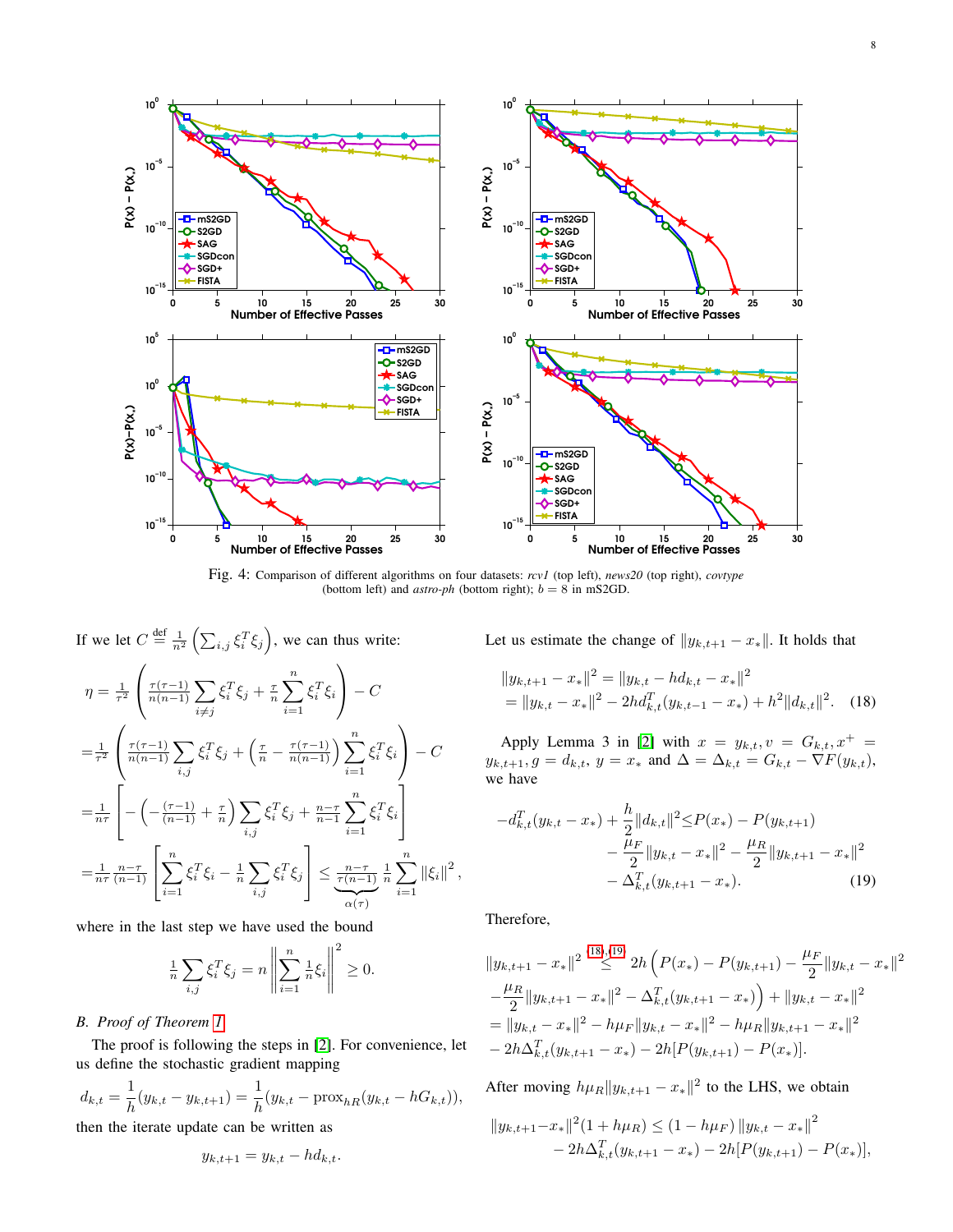and dividing both sides by  $(1 + h\mu_F)$  gives us

$$
||y_{k,t+1} - x_*||^2 \le \alpha ||y_{k,t} - x_*||^2
$$
  
+ 
$$
\frac{2h}{1 + h\mu_R} \left( -\Delta_{k,t}^T (y_{k,t+1} - x_*) - [P(y_{k,t+1}) - P(x_*)] \right)
$$
  
(20)

In order to bound  $-\Delta_{k,t}^T(y_{k,t+1} - x_*)$ , let us define the proximal full gradient update as<sup>8</sup>

$$
\bar{y}_{k,t+1} = \text{prox}_{hR}(y_{k,t} - h\nabla F(y_{k,t})),
$$

with which, by using Cauchy-Schwartz inequality and Lemma 3, we can conclude that

$$
-\Delta_{k,t}^T(y_{k,t+1} - x_*)
$$
  
=  $-\Delta_{k,t}^T(y_{k,t+1} - \bar{y}_{k,t+1}) - \Delta_{k,t}^T(\bar{y}_{k,t+1} - x_*)$   
=  $-\Delta_{k,t}^T(\bar{y}_{k,t+1} - x_*) - \Delta_{k,t}^T[\text{prox}_{hR}(y_{k,t} - hG_{k,t}) - \text{prox}_{hR}(y_{k,t-1} - h\nabla F(y_{k,t-1}))]$   
 $\leq ||\Delta_{k,t}|| ||(y_{k,t} - hG_{k,t}) - (y_{k,t} - h\nabla F(y_{k,t}))|| - \Delta_{k,t}^T(\bar{y}_{k,t+1} - x_*)$ ,  
=  $h||\Delta_{k,t}||^2 - \Delta_{k,t}^T(\bar{y}_{k,t+1} - x_*)$ . (21)

Letting  $\delta \stackrel{\text{def}}{=} \frac{1-h\mu_F}{1+h\mu_R}$ , we thus get

$$
||y_{k,t+1} - x_*||^2 \leq \delta ||y_{k,t} - x_*||^2 + \frac{2h}{1+h\mu_R} (h||\Delta_{k,t}||^2 - \Delta_{k,t}^T(\bar{y}_{k,t+1} - x_*) - [P(y_{k,t+1}) - P(x_*)]).
$$

By taking expectation, conditioned on  $y_{k,t}$ <sup>9</sup> we obtain

$$
\mathbf{E}[\|y_{k,t+1} - x_*\|^2] \stackrel{(21),(20)}{\leq} \delta \|y_{k,t} - x_*\|^2 \n+ \frac{2h}{1+h\mu_R} \left( h \mathbf{E}[\|\Delta_{k,t}\|^2] - \mathbf{E}[P(y_{k,t+1}) - P(x_*)] \right), \quad (22)
$$

where we have used that  $\mathbf{E}[\Delta_{k,t}] = \mathbf{E}[G_{k,t}] - \nabla F(y_{k,t}) = 0$ and hence  $\mathbf{E}[-\Delta_{k,t}^T(\bar{y}_{k,t+1} - x_*)] = 0^{10}$ . Now, if we put (17) into (22) and decrease index  $t$  by 1, we obtain

$$
\mathbf{E}[\|y_{k,t} - x_*\|^2] \stackrel{(21),(20)}{\leq} \delta \|y_{k,t-1} - x_*\|^2 \n+ \frac{2h}{1+h\mu_R} \{4Lh\alpha(b)[P(y_{k,t-1}) - P(x_*) \n+ P(x_k) - P(x_*)] - \mathbf{E}[P(y_{k,t}) - P(x_*)]\}, \quad (23)
$$

where  $\alpha(b) = \frac{n-b}{b(n-1)}$ .

Now recall that we assume that we have lower-bounds  $\nu_F \ge$ 0 and  $\nu_R \ge 0$  on the true strong convexity parameter  $\mu_F$  and  $\mu_R$  available. Letting

$$
\delta' \stackrel{\text{def}}{=} \frac{1 - h\nu_F}{1 + h\nu_R},
$$

we obtain from (23) that

$$
\mathbf{E}[\|y_{k,t} - x_*\|^2] \stackrel{(25)}{\leq} \delta' \|y_{k,t-1} - x_*\|^2 + \frac{2h}{1 + h\nu_R} \{ 4Lh\alpha(b)(P(y_{k,t-1}) - P(x_*) + P(x_k) - P(x_*)) - \mathbf{E}[P(y_{k,t}) - P(x_*)] \},
$$

 $(2)$ 

<sup>8</sup>Note that this quantity is never computed during the algorithm. We can use it in the analysis nevertheless.

<sup>9</sup>For simplicity, we omit the  $\mathbf{E}[\cdot | y_{k,t}]$  notation in further analysis  ${}^{10}\bar{y}_{k,t+1}$  is constant, conditioned on  $y_{k,t}$ 

which is equivalent to

.

$$
\mathbf{E}[\|y_{k,t} - x_*\|^2] + \frac{2h}{1 + h\nu_R} \left( \mathbf{E}[P(y_{k,t}) - P(x_*)] \right) \n\leq \delta' \|y_{k,t-1} - x_*\|^2 \n+ \frac{8h^2 L \alpha(b)}{1 + h\nu_R} (P(y_{k,t-1}) - P(x_*) + P(x_k) - P(x_*)).
$$
\n(24)

Now, by the definition of  $x_k$  we have that

$$
\mathbf{E}[P(x_{k+1})] = \frac{1}{\gamma} \sum_{t=1}^{m} (\delta')^{m-t} \mathbf{E}[P(y_{k,t})], \quad (25)
$$

where  $\gamma = \sum_{t=1}^{m} (\delta')^{m-t}$ . By summing (24), multiplied by  $(\delta')^{m-t}$  for  $t = 1, ..., m$ , we obtain on the left hand side

$$
LHS = \sum_{t=1}^{m} (\delta')^{m-t} \mathbf{E}[\|y_{k,t} - x_*\|^2]
$$
  
+ 
$$
\frac{2h}{1 + h\nu_R} \sum_{t=1}^{m} (\delta')^{m-t} \mathbf{E}[P(y_{k,t}) - P(x_*)]
$$
 (26)

and for the right hands side we have:

$$
RHS = \sum_{t=1}^{m} (\delta')^{m-t+1} \mathbf{E} ||y_{k,t-1} - x_*||^2
$$
  
+ 
$$
\frac{8h^2 L\alpha(b)}{1 + h\nu_R} \sum_{t=1}^{m} (\delta')^{m-t} \mathbf{E}[P(y_{k,t-1}) - P(x_*)]
$$
  
- 
$$
P(x_*) + P(x_k) - P(x_*)
$$
  
= 
$$
\sum_{t=0}^{m-1} (\delta')^{m-t} \mathbf{E} ||y_{k,t} - x_*||^2
$$
  
+ 
$$
\frac{8h^2 L\alpha(b)}{1 + h\nu_R} \frac{1}{\delta'} \cdot \left( \sum_{t=0}^{m-1} (\delta')^{m-t} \mathbf{E}[P(y_{k,t}) - P(x_*)] \right)
$$
  
+ 
$$
\frac{8h^2 L\alpha(b)}{1 + h\nu_R} \mathbf{E}[P(x_k) - P(x_*)] \gamma.
$$

Therefore,

$$
RHS \leq \sum_{t=0}^{m-1} (\delta')^{m-t} \mathbf{E} ||y_{k,t} - x_*||^2
$$
  
+ 
$$
\frac{8h^2 L \alpha(b)}{1 + h\nu_R} \frac{1 + h\nu_R}{1 - h\nu_F} \cdot \left( \sum_{t=0}^m (\delta')^{m-t} \mathbf{E} [P(y_{k,t}) - P(x_*)] \right)
$$
  
+ 
$$
\frac{8h^2 L \alpha(b)}{1 + h\nu_R} \mathbf{E} [P(x_k) - P(x_*)] \gamma.
$$
 (27)

Combining (26) and (27) and using the fact that  $LHS \leq$ RHS, we have

$$
\mathbf{E}[\|y_{k,m} - x_*\|^2] + \frac{2h}{1 + h\nu_R} \sum_{t=1}^m (\delta')^{m-t} \mathbf{E}[P(y_{k,t}) - P(x_*)]
$$
\n
$$
\leq (\delta')^m \mathbf{E} \|y_{k,0} - x_*\|^2
$$
\n
$$
+ \frac{8h^2 L \alpha(b)}{1 + h\nu_R} \mathbf{E}[P(x_k) - P(x_*)] \gamma + \frac{8h^2 L \alpha(b)}{1 + h\nu_R} \frac{1 + h\nu_R}{1 - h\nu_F}
$$
\n
$$
\cdot \left( \sum_{t=1}^m (\delta')^{m-t} \mathbf{E}[P(y_{k,t}) - P(x_*)] \right)
$$
\n
$$
+ \frac{8h^2 L \alpha(b)}{1 + h\nu_R} \frac{1 + h\nu_R}{1 - h\nu_F} ((\delta')^m \mathbf{E}[P(y_{k,0}) - P(x_*)]) .
$$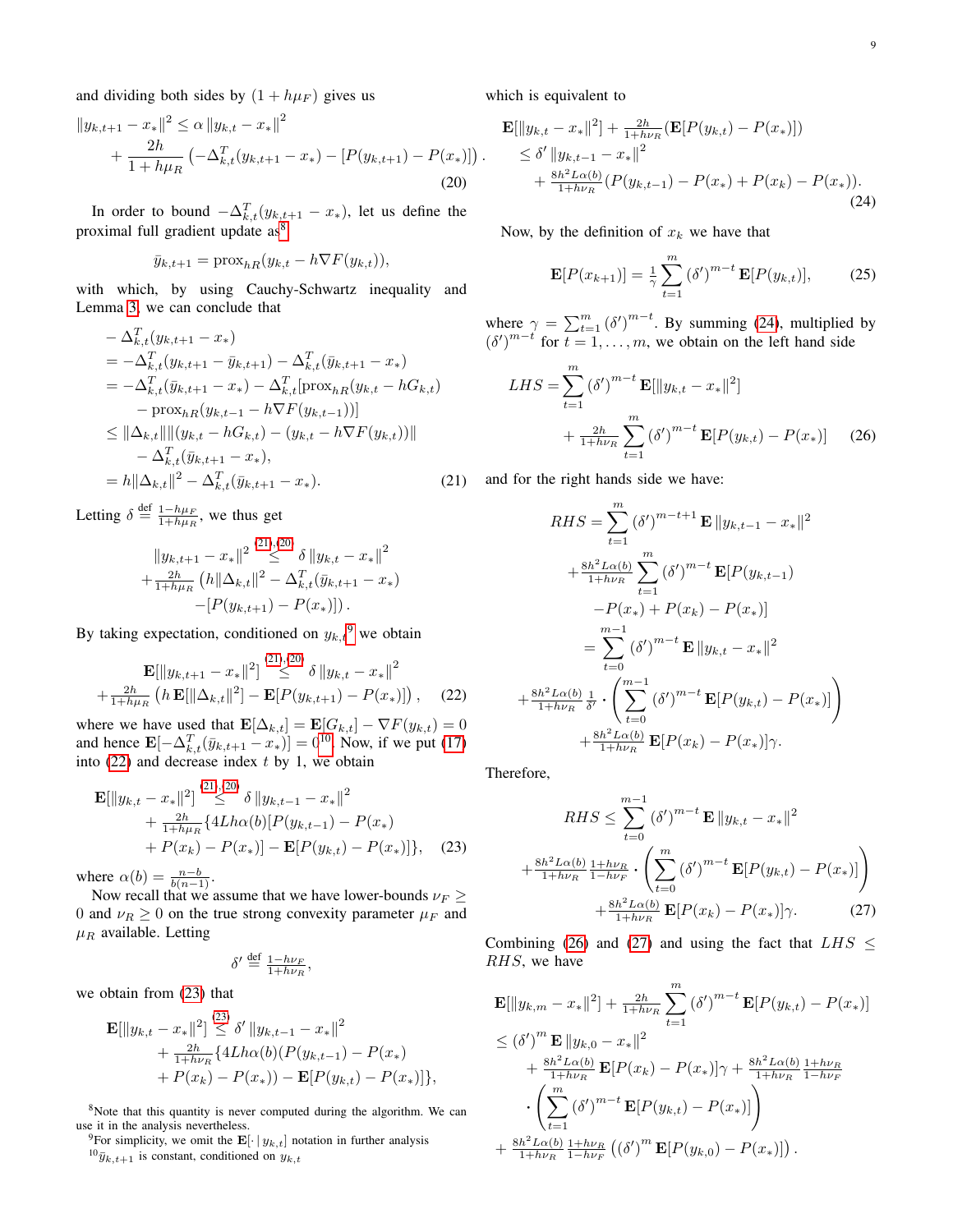Now, using (25), we obtain

$$
\mathbf{E}[\|y_{k,m} - x_*\|^2] + \frac{2h}{1 + h\nu_R} \gamma(\mathbf{E}[P(x_{k+1})] - P(x_*))
$$
  
\n
$$
\leq (\delta')^m \mathbf{E} \|y_{k,0} - x_*\|^2 + \frac{8h^2 L \alpha(b)}{1 + h\nu_R} \gamma \mathbf{E}[P(x_k) - P(x_*)]
$$
  
\n
$$
+ \frac{8h^2 L \alpha(b)}{1 + h\nu_R} \frac{1}{\delta'} \gamma(\mathbf{E}[P(x_{k+1})] - P(x_*))
$$
  
\n
$$
+ \frac{8h^2 L \alpha(b)}{1 + h\nu_R} \frac{1}{\delta} (\delta')^m \mathbf{E}[P(y_{k,0}) - P(x_*)].
$$
 (28)

Strong convexity (3) and optimality of  $x_*$  imply that  $0 \in$  $\partial P(x_*)$ , and hence for all  $x \in \mathbb{R}^d$  we have

$$
||x - x_*||^2 \le \frac{2}{\mu} [P(x) - P(x_*)]. \tag{29}
$$

Since  $\mathbf{E} \| y_{k,m} - x_* \|^2 \ge 0$  and  $y_{k,0} = x_k$ , by combining (29) and (28) we get

$$
2\gamma h \left\{ \frac{1}{1+h\nu_R} - \frac{4hL\alpha(b)}{1-h\nu_F} \right\} (\mathbf{E}[P(x_{k+1})] - P(x_*))
$$
  

$$
\leq (P(x_k) - P(x_*)) \left\{ (\delta')^m \frac{2}{\mu} + \frac{8h^2L\alpha(b)}{1+h\nu_R} \left( \gamma + (\delta')^{m-1} \right) \right\}.
$$

This is equivalent to

$$
\mathbf{E}[P(x_{k+1}) - P(x_{*})] \le \rho [P(x_k) - P(x_{*})],
$$

when  $\frac{1}{1+h\nu_R} - \frac{4hL\alpha(b)}{1-h\nu_F}$  $\frac{ln L \alpha(b)}{1-h \nu_F}$  > 0 (which is equivalent to  $\frac{1-h\nu_F}{1+h\nu_R} \frac{1}{4L\alpha(b)} \geq h$ ), and when  $\rho$  is defined as

$$
\rho = \frac{\left(\frac{1 - h\nu_F}{1 + h\nu_R}\right)^m \frac{1}{\mu} + \frac{4h^2 L \alpha(b)}{1 + h\nu_R} \left(\gamma + \left(\frac{1 - h\nu_F}{1 + h\nu_R}\right)^{m-1}\right)}{\gamma h \left\{\frac{1}{1 + h\nu_R} - \frac{4h L \alpha(b)}{1 - h\nu_F}\right\}}.
$$

The above statement, together with assumptions of Lemma 3 in [2], implies

$$
0 < h < \min\left\{\frac{1 - h\nu_F}{1 + h\nu_R} \frac{1}{4L\alpha(b)}, \frac{1}{L}\right\}.
$$

Applying the above linear convergence relation recursively with chained expectations, we have

$$
\mathbf{E}[P(x_k) - P(x_*)] \le \rho^k [P(x_0) - P(x_*)].
$$

### *C. Proof of Theorem 2*

Clearly, if we choose some value of h then the value of  $m$ will be determined from  $(8)$  (i.e. we need to choose m such that we will get desired rate). Therefore,  $m$  as a function of h obtained from (8) is

$$
m(h) = \frac{1 + 4\alpha(b)h^2 L\mu}{h\mu(\rho - 4\alpha(b)hL(\rho + 1))}.
$$
 (30)

Now, we can observe that the nominator is always positive and the denominator is positive only if

$$
\rho > 4\alpha(b)hL(\rho + 1) \Rightarrow \frac{1}{4\alpha(b)L} \cdot \underbrace{\frac{\rho}{\rho + 1}}_{\in [0, \frac{1}{2}]} > h.
$$

Note that this condition is stronger than the one in assumption of Theorem 1. It is easy to verify that

$$
\lim_{h \searrow 0} m(h) = +\infty, \qquad \lim_{h \nearrow \frac{1}{4\alpha(b)L} \cdot \frac{\rho}{\rho+1}} m(h) = +\infty.
$$

Also note that  $m(h)$  is differentiable (and continuous) at any  $h \in (0, \frac{1}{4\alpha(b)L} \cdot \frac{\rho}{\rho+1}) =: I_h$ . Let us look at the  $m'(h)$ . We have

$$
m'(h) = \frac{-\rho + 4\alpha(b)hL(2 + (2 + h\mu)\rho)}{h^2\mu(\rho - 4\alpha(b)hL(1 + \rho))^2}.
$$

Observe that  $m'(h)$  is defined and continuous for any  $h \in I_h$ . Therefore there have to be some stationary points (and in case that there is just on  $I_h$ ) it will be the global minimum on  $I_h$ . The FOC gave us that

$$
\tilde{h}^{b} = \frac{-2\alpha(b)L(1+\rho) + \sqrt{\alpha(b)L(\mu\rho^{2} + 4\alpha(b)L(1+\rho)^{2})}}{2\alpha(b)L\mu\rho}
$$

$$
= \sqrt{\frac{1}{4\alpha(b)L\mu} + \frac{(1+\rho)^{2}}{\mu^{2}\rho^{2}} - \frac{1+\rho}{\mu\rho}}.
$$
(31)

If this  $\tilde{h}^b \in I_h$  and also  $\tilde{h}^b \leq \frac{1}{L}$  then this is the optimal choice and plugging  $(31)$  into  $(30)$  gives us  $(10)$ .

*a) Claim #1:* It always holds that  $\tilde{h}^b \in I_h$ . We just need to verify that

$$
\sqrt{\frac{1}{4\alpha(b)L\mu} + \frac{(1+\rho)^2}{\mu^2\rho^2}} - \frac{1+\rho}{\mu\rho} < \frac{1}{4\alpha(b)L} \cdot \frac{\rho}{\rho+1},
$$
\nwhich is equivalent to

 $\mu \rho^2 + 4\alpha(b)L(1+\rho)^2$ 

$$
> 2(1+\rho)\sqrt{\alpha(b)L(\mu\rho^2+4\alpha(b)L(1+\rho)^2)}.
$$

Because both sides are positive, we can square them to obtain an equivalent condition

$$
(\mu \rho^2 + 4\alpha(b)L(1+\rho)^2)^2
$$
  
> 4(1+\rho)^2 \alpha(b)L(\mu \rho^2 + 4\alpha(b)L(1+\rho)^2),

which is equivalent with

$$
\mu \rho^{2} (\mu \rho^{2} + 4\alpha(b)L(1+\rho)^{2}) > 0.
$$

b) Claim #2: If  $\tilde{h}^b > \frac{1}{L}$  then  $h^b_* = \frac{1}{L}$ . I believe that this is trivial.

Only one thing which needs to be verified is that the denominator of (11) is positive (or equivalently we want to show that  $\rho > 4\alpha(b)(1+\rho)$ . To see that we just need to realize that in that case we have

$$
\frac{1}{L} \leq \tilde{h}^b \leq \frac{1}{4\alpha(b)L} \cdot \frac{\rho}{\rho+1}
$$

which implies that

$$
1 \le \frac{1}{4\alpha(b)} \cdot \frac{\rho}{\rho + 1} \Rightarrow 4\alpha(b)(1 + \rho) < \rho.
$$

# APPENDIX C

PROXIMAL LAZY UPDATES FOR L1 AND L2 REGULARIZERS

# *A. Proof of Lemma 1*

By applying the updates with proximal operator (4) and L2 regularizer, from Algorithm 1 we have

$$
y_{k+1,t} = \text{prox}_{hR}(y_{k,t} - hG_{k,t})
$$
  
= 
$$
\arg \min_{x \in \mathbb{R}^d} \left\{ \frac{1}{2} ||x - (y_{k,t} - hG_{k,t})||^2 + \frac{\lambda h}{2} ||x||^2 \right\}
$$
  
= 
$$
\frac{1}{1 + \lambda h}(y_{k,t} - hG_{k,t}) = \beta(y_{k,t} - hG_{k,t}),
$$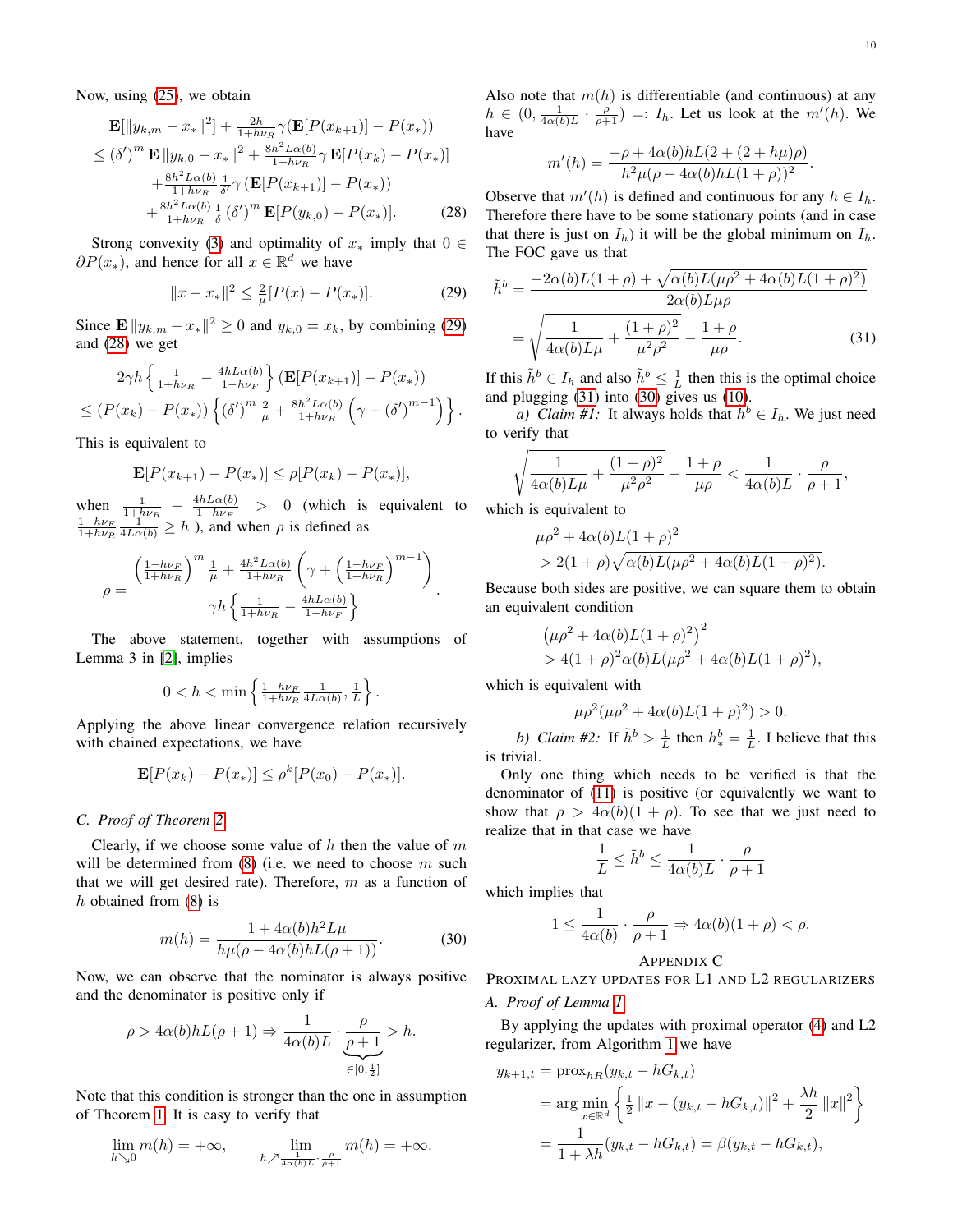where  $\beta = 1/(1 + \lambda h)$  and

$$
G_{k,t} = g_k + \frac{1}{b} \sum_{i \in A_{kt}} (\nabla f_i(y_{k,t}) - \nabla f_i(x_k)).
$$

In lazy updates, for the  $s^{th}$  coordinate, we have  $(G_{k,t})_s =$  $(g_k)_s$ , which gives the lazy update for 1 iteration as

$$
(y_{k+1,t})_s = \beta[(y_{k,t})_s - h(g_k)_s],
$$

which by being applied recursively, gives lazy updates for  $\tau$ iterations for the  $s^{th}$  coordinate as

$$
(y_{k+\tau,t})_s = \beta^{\tau}(y_{k,t})_s - h\left(\sum_{j=1}^{\tau} \beta^j\right)(g_k)_s
$$

$$
= \beta^{\tau}(y_{k,t})_s - \frac{h\beta}{1-\beta} [1-\beta^{\tau}](g_k)_s
$$

$$
\stackrel{\text{def}}{=} \text{prox}^l[(y_{k,t})_s, (g_k)_s, \tau, \lambda, h],
$$

when  $\lambda \neq 0$ .

#### *B. Proof of Lemma 2*

In (1), by letting  $R(x) = \lambda ||x||_1$ , which is the L1regularizer, we have the following update from Algorithm 1,

$$
y_{k+1,t} = \text{prox}_{hR}(y_{k,t} - hG_{k,t}),
$$
 (32)

and the proximal operator can be calculated as

$$
\text{prox}_{hR}(z) = \arg\min_{x} \frac{1}{2} ||x - z||^2 + \lambda h ||x||_1,
$$

where each coordinates are separable, i.e., the  $s^{th}$  coordinate for (32) can be updated as

$$
(y_{k+1,t})_s = \arg\min_{x \in \mathbb{R}} \frac{1}{2}(x - z_s)^2 + \lambda h|x|
$$

$$
= \begin{cases} z_s - \lambda h, & \text{if } z_s > \lambda h, \\ 0, & \text{if } -\lambda h \le z_s \le \lambda h, \\ z_s + \lambda h, & \text{if } z_s < -\lambda h, \end{cases}
$$

where  $z_s = (y_{k,t})_s - h(G_{k,t})_s$  and

$$
G_{k,t} = g_k + \frac{1}{b} \sum_{i \in A_{kt}} (\nabla f_i(y_{k,t}) - \nabla f_i(x_k)).
$$

The lazy update does not include the mini-batch part, which means the lazy update proceeds with  $(G_{k,t})_s = (g_k)_s$  for each coordinate s, therefore,

$$
(y_{k+1,t})_s =
$$
  
\n
$$
\begin{cases}\n(y_{k,t})_s - [\lambda + (g_k)_s]h, & \text{if } (y_{k,t})_s > [\lambda + (g_k)_s]h, \\
0, & \text{if } -[\lambda - (g_k)_s]h \le (y_{k,t})_s \le [\lambda + (g_k)_s]h, \\
(y_{k,t})_s + [\lambda - (g_k)_s]h, & \text{if } (y_{k,t})_s < -[\lambda - (g_k)_s]h,\n\end{cases}
$$

and notice that  $(\lambda + (g_k)_s)h - [-(\lambda - (g_k)_s)] = 2\lambda h > 0$ . Depending on the value of  $(g_k)_s$ , there would be three situations for  $\tau$  lazy updates listed as follows.

$$
(y_{k+\tau,t})_s = \begin{cases} \max\{(y_{k,t})_i - \tau[\lambda + (g_k)_s]h, 0\}, & \text{if } (y_{k,t})_s \ge 0, \\ \min\{(y_{k,t})_s + \tau[\lambda - (g_k)_s]h, 0\}, & \text{if } (y_{k,t})_s < 0. \end{cases}
$$

(2) When  $(g_k)_s \geq \lambda$ , then  $-[\lambda - (g_k)_s] \geq 0$ ,  $\lambda + (g_k)_s \geq 0$  $2\lambda > 0$ , thus by letting  $p = \left[\frac{(y_k)_s}{\lambda + (q_k)}\right]$  $\frac{(y_k)_s}{[\lambda+(g_k)_s]h}$  – 1, we have that:

if  $(y_{k,t})_s > [\lambda + (g_k)_s]h$ , then

$$
(y_{k+\tau,t})_s = \begin{cases} (y_{k,t})_s - \tau[\lambda + (g_k)_s]h, & \text{if } \tau \le p, \\ (\tau - p - 1)[\lambda - (g_k)_s]h, & \text{if } \tau > p; \end{cases}
$$

if 
$$
(y_{k,t})_s < -[\lambda - (g_k)_s]h
$$
, then  

$$
(y_{k+\tau,t})_s = (y_{k,t})_s + \tau[\lambda - (g_k)_s]h;
$$

if 
$$
-[\lambda - (g_k)_s] \le (y_{k,t})_s \le [\lambda + (g_k)_s]
$$
, then  

$$
(y_{k+\tau,t})_s = (\tau - 1)[\lambda - (g_k)_s]h.
$$

(3) When  $(g_k)_s \leq -\lambda$ , then  $\lambda + (g_k)_s \leq 0$ ,  $-[ \lambda - (g_k)_s ] \leq$  $-2\lambda < 0$ , thus by letting  $q = \left[\frac{(y_{k,t})_s}{\sqrt{(\lambda - (a))}}\right]$  $\frac{(y_{k,t})_s}{-\left[\lambda-(g_k)_s\right]h}$  – 1, we have that:<br>if  $(u$  $i \in \{x_1, x_2, \ldots, x_n\}$ 

$$
1 (y_{k,t})_s \geq [\lambda + (g_k)_s], \text{ then}
$$

$$
(y_{k+\tau,t})_s = (y_{k,t})_s - \tau[\lambda + (g_k)_s]h;
$$

if 
$$
(y_{k,t})_s < -[\lambda - (g_k)_s]
$$
, then

$$
(y_{k+\tau,t})_s = \begin{cases} (y_{k,t})_s + \tau[\lambda - (g_k)_s]h, \text{ if } \tau \le q, \\ -(\tau - q - 1)[\lambda + (g_k)_s]h, \text{ if } \tau > q; \end{cases}
$$
  
if  $[-[\lambda - (g_k)_s] \le (y_{k,t})_s \le [\lambda + (g_k)_s],$  then  

$$
(y_{k+\tau,t})_s = -(\tau - 1)[\lambda + (g_k)_s]h.
$$

For Case (2), when  $(y_{k,t})_s \leq [\lambda + (g_k)_s]$ , we can conclude that

$$
(y_{k+\tau,t})_s = \min\{(y_{k,t})_s, -[\lambda - (g_k)_s]h\} + \tau[\lambda - (g_k)_s]h.
$$

Moreover, the following equivalences hold under the condition  $(q_k)_s \geq \lambda$ ,

$$
(y_{k,t})_s > [\lambda + (g_k)_s]h \Leftrightarrow \frac{(y_{k,t})_s}{[\lambda + (g_k)_s]h} > 1 \Leftrightarrow p \ge 1,
$$
  

$$
(y_{k,t})_s \le [\lambda + (g_k)_s]h \Leftrightarrow \frac{(y_{k,t})_s}{[\lambda + (g_k)_s]h} \le 1 \Leftrightarrow p \le 0,
$$

which simplifies the situation to

$$
(y_{k+\tau,t})_s
$$
  
\n
$$
= \begin{cases}\n(y_{k,t})_s - \tau[\lambda + (g_k)_s]h, & \text{if } p \ge \tau \\
(\tau - p - 1)[\lambda - (g_k)_s]h, & \text{if } 1 \le p < \tau \\
\min\{(y_{k,t})_s, -[\lambda - (g_k)_s]h\} + \tau[\lambda - (g_k)_s]h, & \text{if } p \le 0\n\end{cases}
$$
  
\n
$$
= \begin{cases}\n(y_{k,t})_s - \tau[\lambda + (g_k)_s]h, & \text{if } p \ge \tau, \\
\min\{(y_{k,t})_s, -[\lambda - (g_k)_s]h\} + (\tau - \max\{p, 0\})[\lambda - (g_k)_s]h, & \text{if } p < \tau.\n\end{cases}
$$